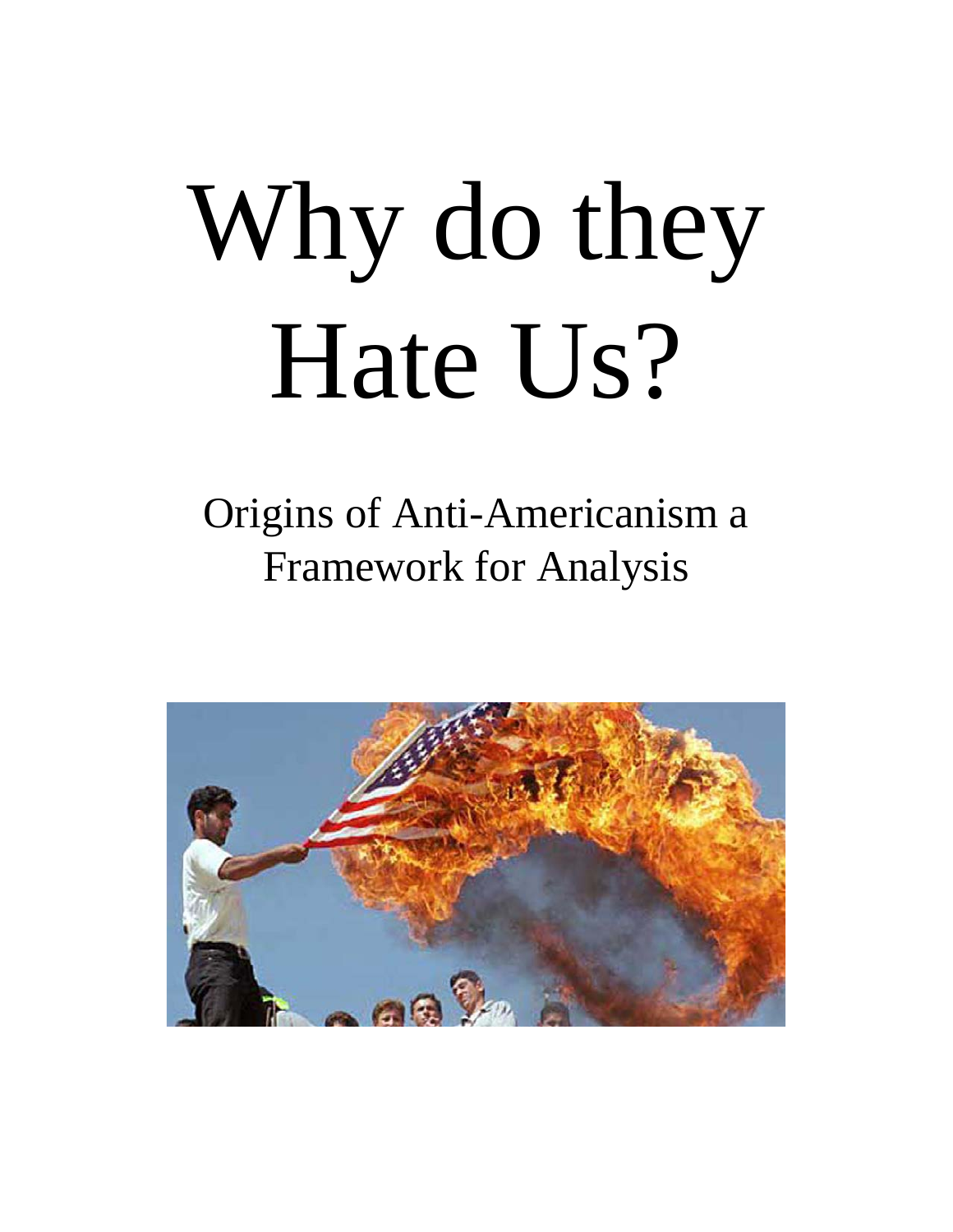## *Introduction*

Why do they hate us? After 9/11, this question was heard throughout American media. Despite the interest about Anti-Americanism in the popular journalism, academic literature on the subject of Anti-Americanism has been surprising limited. While the limited research around Anti-Americanism has focused on which country's citizens are Anti-American and/or has attempted to quantify what Anti-Americanism is, little existing research has explained the social and economic factors which cause Anti-Americanism (Johnston, 2006, p. 2). This paper will seek to understand key cultural drivers that have fostered Anti-American sentiment. While outside the scope of this research, these results may contribute to a critical reassessment of the deep-seated roots of third world rage, and help avert future terrorist attack on United States interests.

#### *Review of Existing Literature*

In a 1992 essay on the topic of Anti-Americanism, Smith and Wertman (1992: 188) observed that "though anti-Americanism has long been a concern of the media and the U.S. policymakers," Anti-Americanism has been neglected by scholars. Almost two decades later, and despite the 9/11 attacks and the phenomenal increase in Anti-American sentiment around the world, this assertion still holds true (Johnston, 2006, p. 3). Scholars attribute this lack of attention because of three factors. The first factor is that Anti-Americanism is an ambiguous term, which is difficult to conceptualize (Johnston, 2006, p. 3). Second, Anti-Americanism is more often the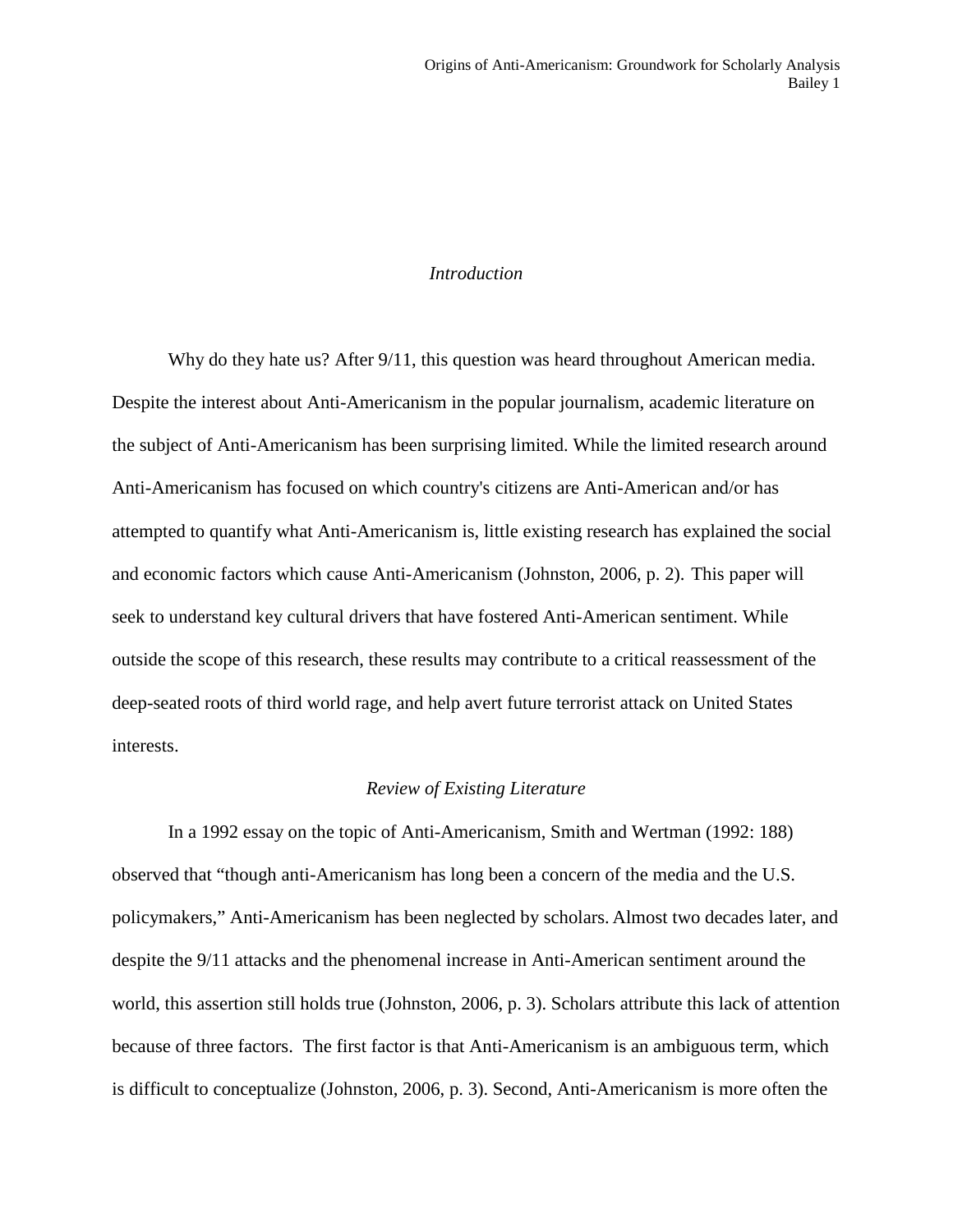name of the emotion that reacts to a series of events than a definition of the events themselves. Where other social science topics finds analysts and analogies, Anti-Americanism must contend with crusaders for and against (Johnston, 2006, p. 3; Miller, 1982, p. 3). The final factor is Americans collective amnesia, the human tendency to shift blame to handy abstractions, and a cultural sense of innocence (McPherson, 2004, 148; Miller, 1982, p. 253).

Johnson (2006:10) postulates that the majority of Anti-American literature clearly has an agenda, and nearly all Anti-American scholars fall into two camps. One group of scholars argues that United States policies are to blame and that the United States is hated for what it *does,* its foreign policies and actions, an "external" causation (p. 10). The second group of scholars, postulates that Anti-Americanism is an irrational behavior, that Anti-Americanism derives from the psychological, cultural, or political aspects of the nation whose citizens exhibit Anti-Americanism. These authors surmise that citizens of other countries hate the United States for what it *is*, an "internal" causation. (Johnston, 2006, p. 10; Schlapentokh & Woods, 2004, p. 167). Johnston (2006: 5) argues that "despite the pretense of being legitimate social science, the bulk of this literature is largely little more than thinly veiled propaganda that is strikingly (and disturbingly) similar to literature put out by right-wing advocacy groups and conservative commentators."[1](#page-2-0)

The most famous internal view is Huntington's (1996:15) *Clash of Civilizations*. Huntington theorizes that there is an irreconcilable divide between the West and its values, and Islam and its values. Recent scholarship builds upon this internal hypothesis. Hollander

<span id="page-2-0"></span><sup>&</sup>lt;sup>1</sup> "Not all 3 sources could have said this indicate which source quoted" Johnston on (2006:5) said this.

<sup>&</sup>quot;Usually only include page number in internal cite when using a direct quote or referring to a specific example" But this makes it more difficult for the next researcher to find the information. If you want to dock me for coloring outside the lines because tradition is stupid, and taking initiative, going beyond what needs to be done, then that is your purgative. If I were to submit this to a peer reviewed journal, I would delete these numbers simply because tradition demands it, but since I am going to use this paper for my own personal research in the future, I find more research and citing is better than less.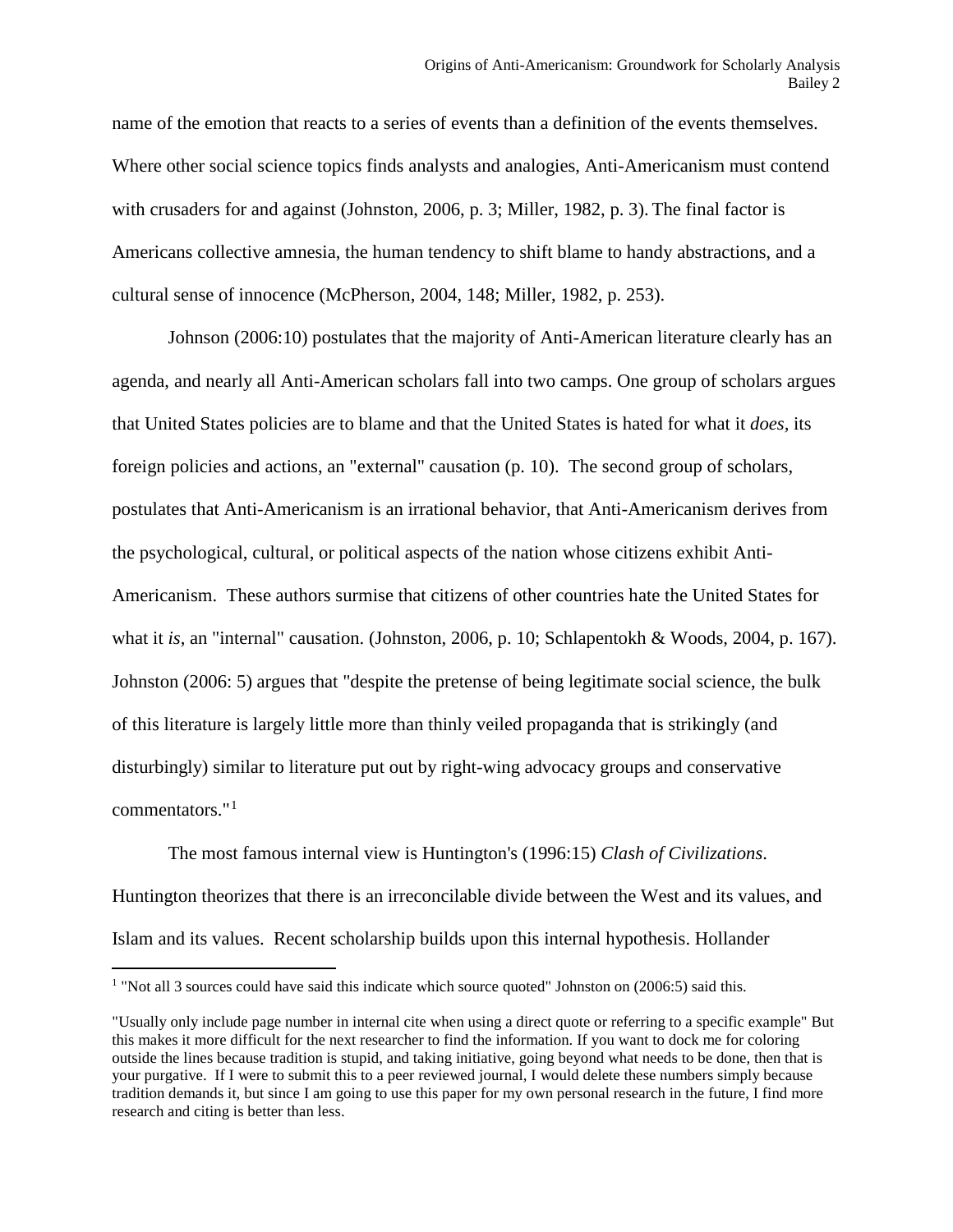(1992:334) categorizes Anti-Americanism as "an unfocused and largely irrational…aversion towards the United States, its government, domestic institutions, foreign policies, prevailing values, culture, and people." Vedrine (2004: 119), the former French Minister of Foreign Affairs, argues that, "In the past, French anti-Americanism originated from French Marxists or communists. Today, it stems from a strong dose of jealousy…". Fabbrini (2002:3) offers the most nuanced argument for the internal view. He argues that anti-Americanism does actually result from external reasons, but domestic reasons are more influential. Fabbrini (2004:79) also echoes a popular theme of those "internal" scholars, that Anti-Americanism are irrational fears, shared more by the elites than by the larger population. Schlapentokh and Woods (2004:173) conclude that "countries that shared the United States perception of the terrorist threat were more willing to evaluate the [United States] favorably". These sociologists break down internal factors into three categories, psychological, political, and cultural (Shlapentokh & Woods, 2004, 168- 169).

Current scholarship that supports the "external" view that United States policies is to blame for Anti-American behavior include McPherson's (2004: 150) paper entitled *Myths of Anti-Americanism*, points to many examples of US policies creating anti-American behavior, most prominently the loss of Cuba to Fidel Castro in 1959. Using numerous anecdotes Ryan (2004: 113, 116-122) outlines several reasons why Nicaragua, in his view, justifiably hates the United States. Kim (2002:110-112, 118-120) takes the same approach in explaining why Korean Anti-Americanism has increased.

As Johnston (2006: 10, 14) argues, most literature on Anti-Americanism has an obvious shortcoming because anti-Americanism is primarily explained by a monolithic causal factor, either anti-Americanism is "emotive of rational, either internal or external, either based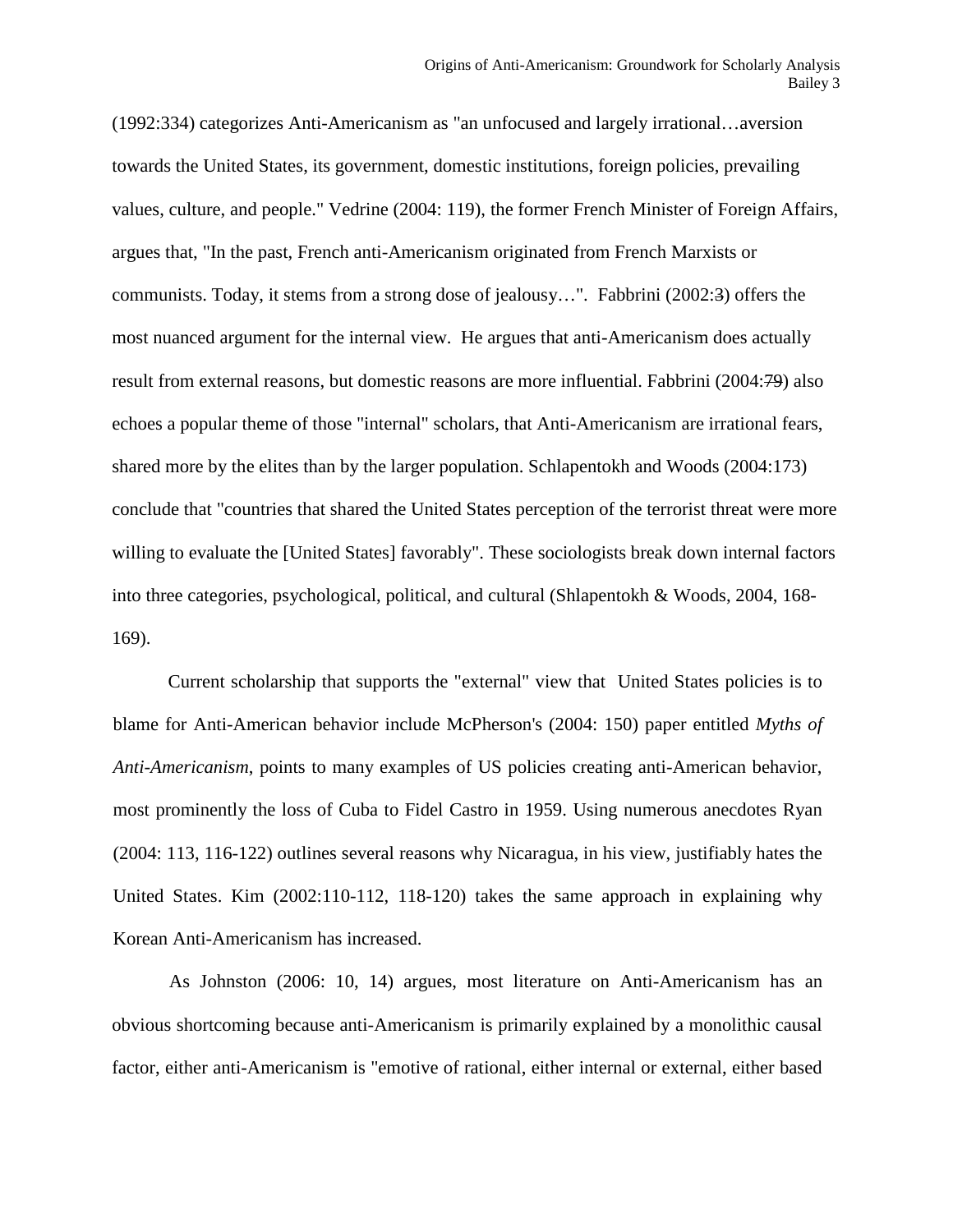on what is the U.S. is or what it does." In advocating a more sophisticated and nuanced approach to Anti-Americanism, Johnston concludes that Anti-Americanism is both emotional (based on emotion) and cognitive (based on reason) and that "these adjectives are not only empirically indistinguishable, but theoretically indistinguishable as well". (Johnston, 2006, p. 16, 17) But unlike Katzenstein and Keohane (below), who describe six types of Anti-Americanism, Johnston theorizes that anti-Americanism is a singular phenomenon. (Johnston, 2006, p. 31).

Peter Katzenstein and Robert Keohane (2005) book entitled *Anti-Americanisms in World Politics*, like Johnston, also moves beyond the "all or nothing" character of previous literature. These authors treat anti-Americanism as a scientific concept and argue against the "either-or" character which most of the monolithic literature follows. (Katzenstein & Keohane, 2005, p. 18). In the book, several scholars, use Katzenstein and Keohane six types of anti-Americanisms as a basis for analyzing the subject. In evaluating eight Muslim countries, Chiozza (2004) postulates that Arab anti-Americanism does not yet reach the level of "bias," because it is still responsive to new information and can and does fluctuate based on perceptions of United States policy. Instead current Anti-Americanism in the Arab world is characterized by extreme levels of distrust.

As already discussed, Anti-Americanism has been neglected by scholars, and the majority of the literature related to Anti-Americanism is largely little more than thinly veiled propaganda (Johnston, 2006, p. 5). The serious scholarly research which does exist has primarily limited its focus on Islamic or European attitudes towards America. With the exception of Chiozza (2004), no scholarly research has attempted to quantify the underlying country-level variables which are potential factors in causing Anti-Americanism. This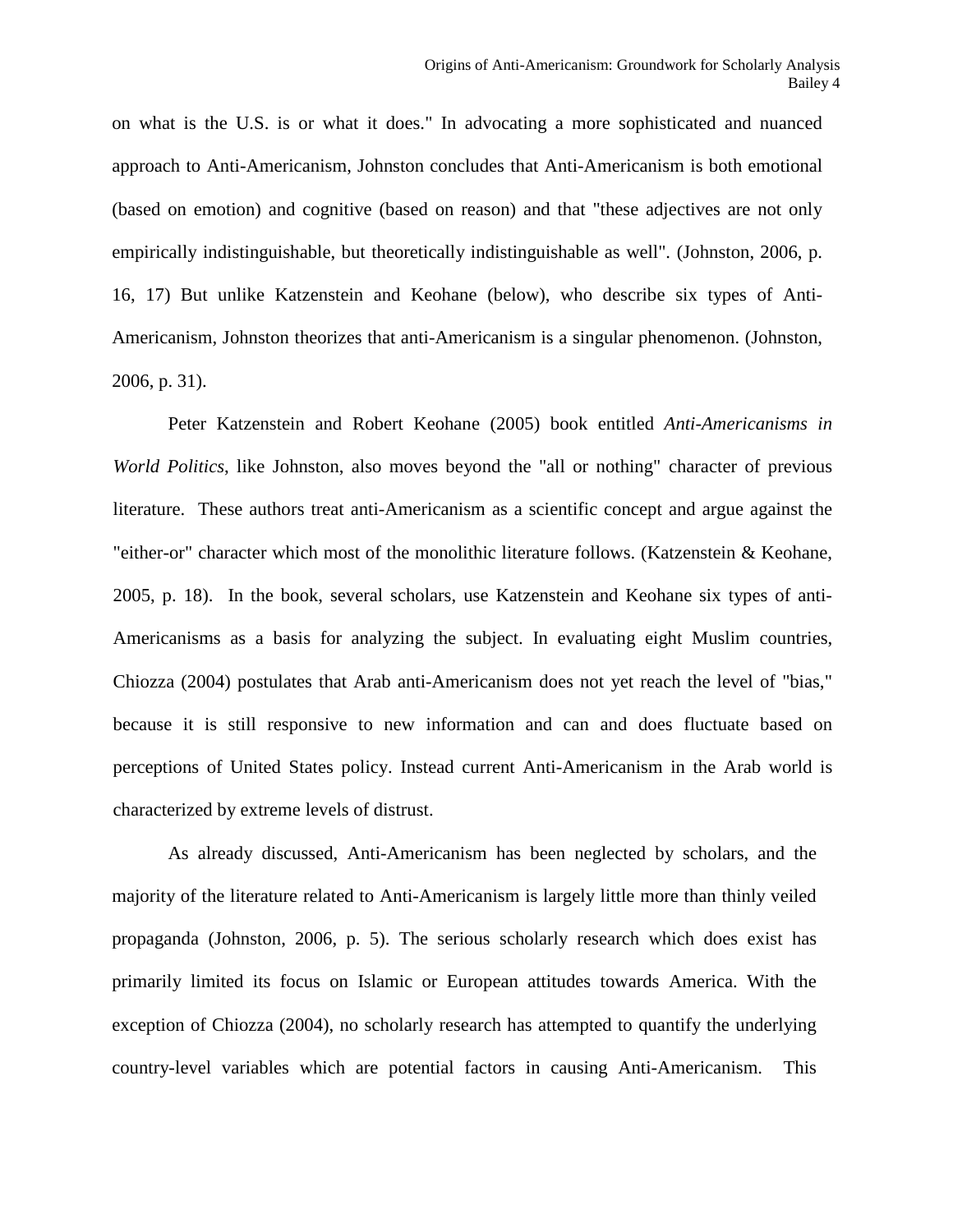research paper will take a more expansive view of Anti-Americanism than Chiozza, who focuses only on eight Islamic countries, by examining a subset of forty-two countries and evaluate if there are indeed consistent underlying determinants that induce Anti-Americanism.

Since the invasion of Iraq, Anti-Americanism is stronger than ever before (McPherson, 2004, p. 142). This is disconcerting because the United State's image abroad is vitally important. To a great extent, the future outcome on the war on terror will depend on how countries observe and relate to the United States (Shlapentokh & Woods, 2004, p. 178). In attempting to understand the roots of Anti-Americanism, this research paper will examine a subset of fifty countries and evaluate if there are indeed consistent underlying determinants that induce Anti-Americanism. This research will attempt to discover new correlations that are indicative of Anti-Americanism, by asking the question: What factors have an impact on levels of anti-American attitudes?

#### *Variables which cause Anti-Americanism*

*H<sub>1</sub>*: Countries with higher GDP per capita have less Anti-Americanism.

*H2:* Countries with higher Trade dependence with America have less Anti-Americanism.

*H3:* Countries with higher Economic Assistance from America have less Anti-Americanism.

*H4*: Countries with higher U.S. military assistance have higher Anti-Americanism.

*H5:* Countries with higher U.S. Troop presence have higher Anti-Americanism.

#### *Methodology*

This research evaluates data available for forty-two nations around the globe, investigating the impact of two broad clusters of factors. First, the conjecture that a sense of "fellow feeling" between individuals in different societies is more likely to emerge the more two societies interact and have contacts at the economic and cultural level (Dore, 1984, 417).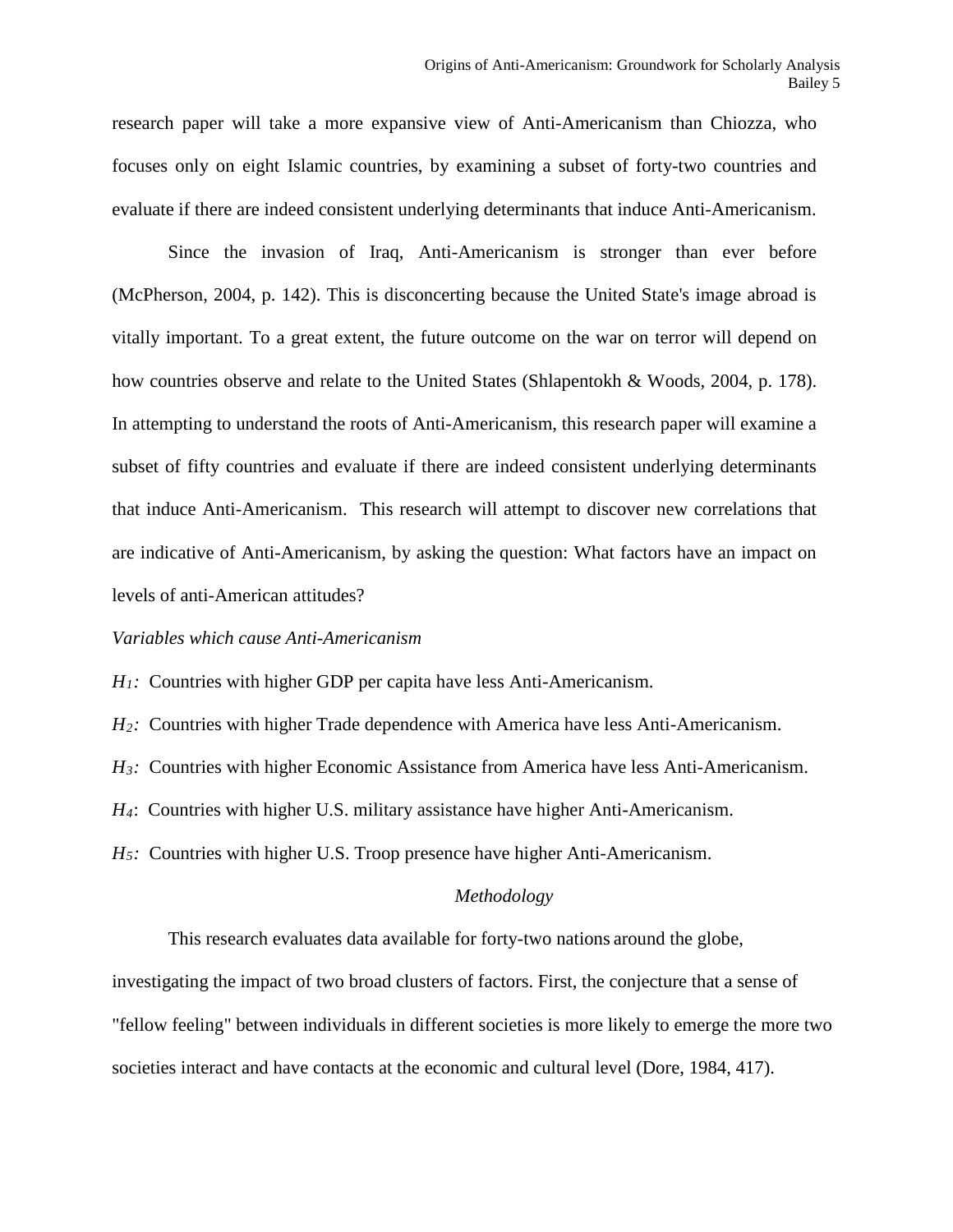Therefore, the more the United States trades and invests, the more likely it is that cultural and economic conditions would emerge in which individuals are more likely to express positive views of the United States.

But there is a second set of relational variables which can be considered: the forty-two countries under investigation differ in their military relationships with the United States. The levels of military cooperation vary sharply. As Chiozza (2004) posits, friendlier relations on the diplomatic/military front might be expected to translate into a closer sense of affinity, primarily at the levels of the political elites, who might see a similarity of interests with the United States. But it is much more debatable whether these closer connections would trickle down to the level of the mass population, and therefore be reflected in population opinion polls.

All economies are represented in this study, from low income developing nations to high income developed nations as defined by The World Factbook, using 2001 Gross domestic product per capita in US dollars. These forty-two countries represent a wide geography sampling of the world population.

The dependent variable examined in this research is a combination of somewhat favorable or very unfavorable opinion of the US in opinion polls conducted by the *Pew Research Center for the People and the Press.* The Pew study evaluated forty four countries, but two countries, China and the United States, were not included in this study because the Pew researchers did not ask these questions to the citizens of these two countries.

Chiozza (2004), in a much more limited study, investigated the perceptions of the United States in the population in eight predominantly Islamic countries. Building upon this work, this study use five of the seven independent variables from Chiozza to analyze the combinations of individual and country factors that account for the patterns of anti-Americanism in 42 countries,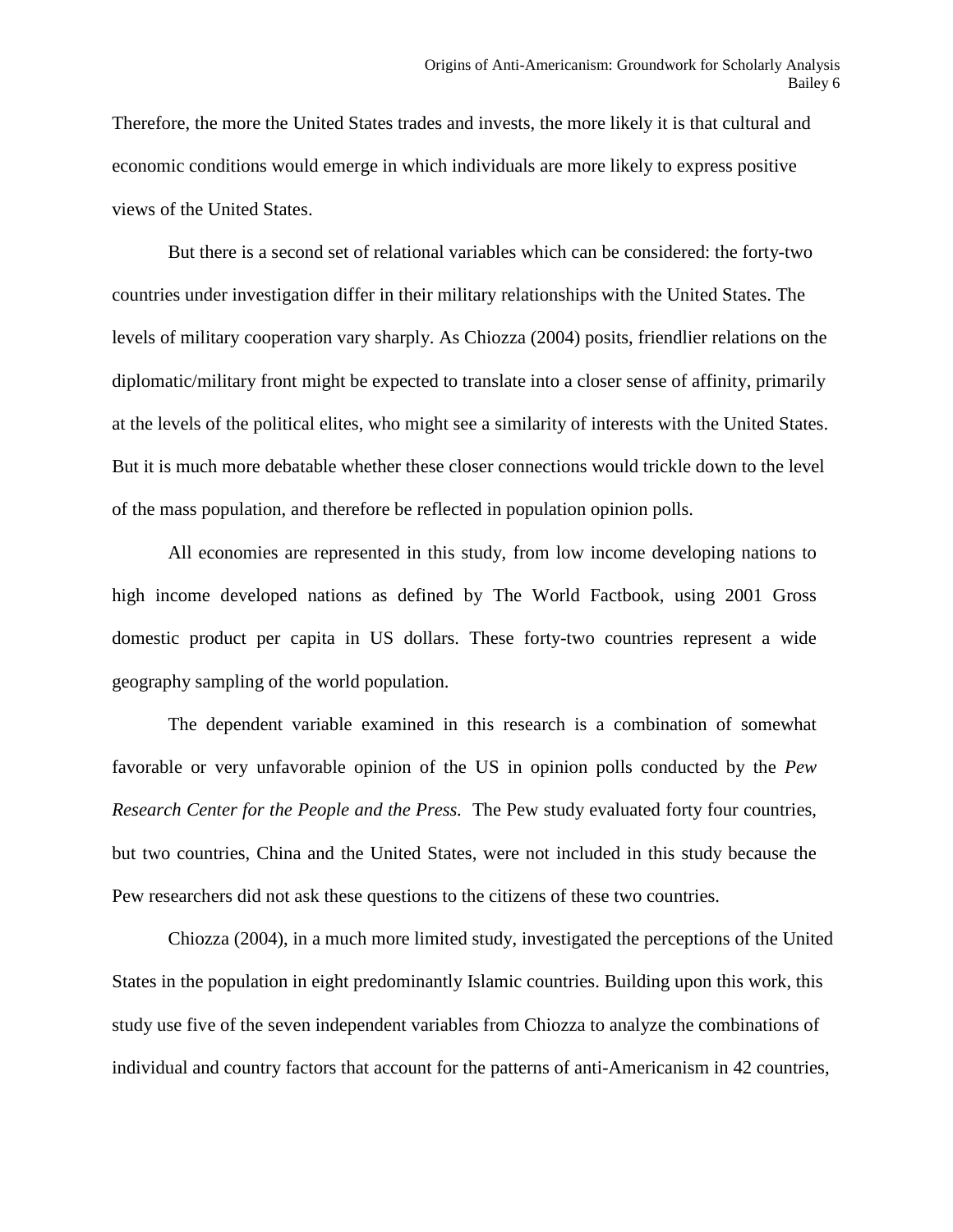including four of the eight predominantly Islamic countries in Chiozza's research. Chiozza other four countries are not including in this study because the Pew study conducted opinion poll surveys in only half of Islamic countries which Chiozza utilized.

The independent variables trade dependence  $(H_2)$ , economic assistance from the United States  $(H_3)$ , U.S. military economic assistance and U.S. military sales  $(H_4)$ , GDP where operationalized using Microcase Global.mc5. Each of these independent variables were divided by GDP because a larger economy would be less effected by these three independent variables then a smaller economy. In other words, a smaller economy's population would be more aware of the effects that these independent variables had on the country then a larger economy.

This study first operationalized the gross domestic product per capita in US dollars to test *H1,* from The World Factbook 2001. The median of 3700 was then utilized to divide the data into two samples on which an independent *t-*test was performed with the objective of concluding whether or not countries with higher GDP per Capita have less Anti-Americanism.

Paradoxically, as globalization has risen, so has anti-Americanism throughout the world, despite this, no previous research of significance was found on such a large scale which investigates the link between globalization and the positive consequences it has on lowering anti-Americanism. Since it is not possible to measure globalization directly and its role in anti-Americanism, this paper measures trade dependence. The second proposed hypothesis, *H2,* in this study attempts to determine if there is a relation between countries that have higher trade dependence with the United States have less Anti-Americanism. For this purpose, trade dependence is operationalized using the 2004 United States Census Bureau: United States Bureau of Economic Analysis which measures exports, imports, and trade balance by country, in which the exports were collected. The exports were then divided by the country's GDP. The data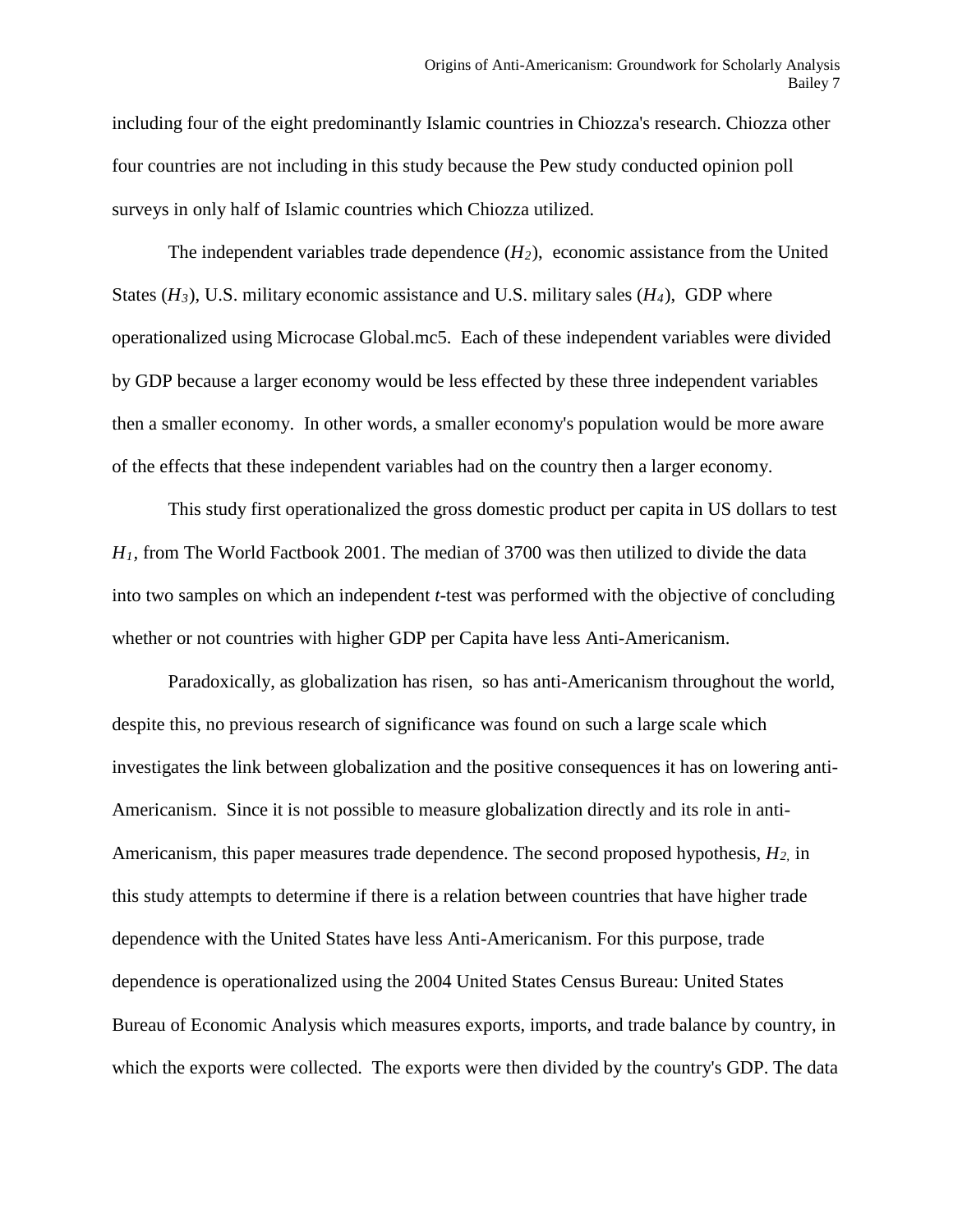was recoded into 3 categories, converting the interval-ratio level information to ordinal level data – *lowest, medium* and *highest percentage of American exports*. A chi-square test was then performed to determine if there exists, as proposed, a positive association between this operationalized measure of trade dependence and Anti-Americanism. As stated above, the idea being, the more the United States trades with other countries, the more likely it is that cultural and economic conditions would emerge in which individuals are more likely to express positive views of the United States. To complete this chi-square test, the dataset for the dependent variable anti-Americanism was also recoded into 3 categories – *lowest, medium* and *highest percent of Anti-Americanism* – transforming the data from interval-ratio level to ordinal.

Since the United States is the wealthiest country in the world, the United States gives more economic assistance than any other country. Turning next to those independent variables which involve military and economic assistance from the US, data was collected for the third hypothesis, *H3*, that analyzes the amount of economic assistance from the United States. This dataset was obtained from the USAID US Overseas Loans and Grants, Obligations and Loan Authorizations foreign economic aid for fiscal year 2004. The foreign economic aid was the divided by the country's GDP. The concept underlying this hypothesis is that the more economic aid the United States gives to other countries, the more positive views those country's citizens have of the United States. Correlation analysis was used to determine whether or not higher economic assistance has a positive relationship to a population's view of the United States.

The fourth hypothesis studied (*H4)* postulates that countries which receive higher U.S. military economic assistance and U.S. military sales have citizens with higher feelings of Anti-Americanism. US military assistance is operationalized by collecting data from the Defense Security Cooperation Agency Facts Book 2004 for foreign military sales, and the 2004 USAID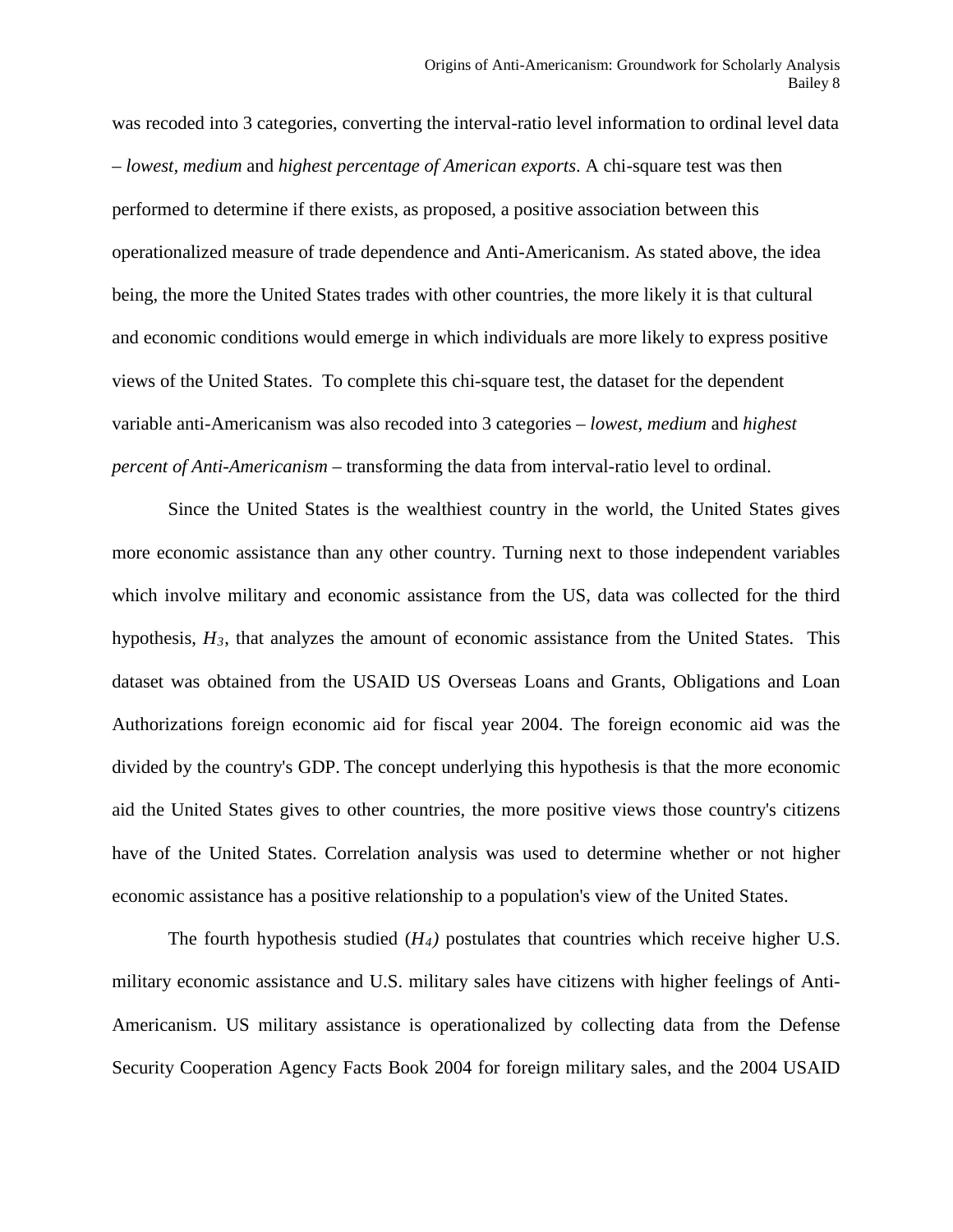foreign military aid for fiscal year 2004. United States military sales were added to foreign military aid, and then divided by the country's GDP. This variable was tested using correlation analysis to determine if a negative relationship exists between a rise in military sales, combined with U.S. military aid and a population's view of the United States.

The last hypothesis,  $H_5$  proposes that countries with higher U.S. troop presence have higher Anti-Americanism. The number of US troops is operationalized by utilizing data from the 2004 United States Department of Defense Active Duty Military Personnel Strengths by Regional Area and by Country for U.S. troop presence, and the 2001 Correlates of War Project, National Material Capabilities for local national troop figures. The number of US troops was divided by the number of local troops. This is because a country with a larger military would be less effected by the infusion of U.S. troops then a smaller country. To test this hypothesis, the variable "US\_troops\_divided\_by\_Local\_troops" representing the number of US troops divided by the number of local troops was banded into three categories (*low numbers of US troops, medium numbers of US troops,* and *high numbers of US troops*) and used in an ANOVA.

Please refer to *Appendix A* for more detailed information on each of the variables discussed in this section.

## *Study Results*

This research reviews factors that could potentially be related to the Anti-Americanism. A combination of somewhat favorable or very unfavorable opinion of the US by PEW was selected as the dependent variable, and therefore as the basis of this study, because this variable is a fairly well-known standard of measure used in measuring Anti-Americanism. The standard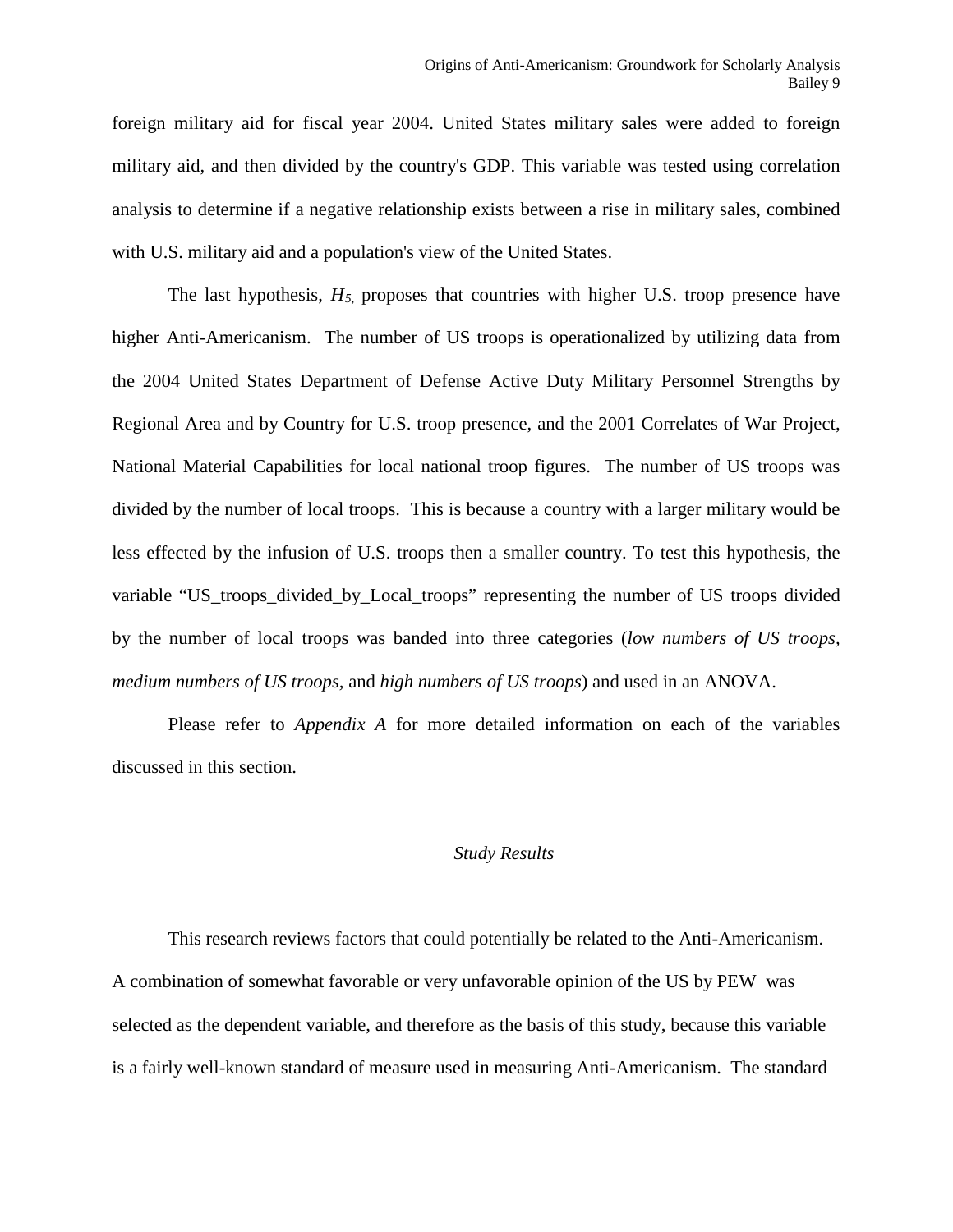deviation shows dispersion values vary highly (Table 1), show that there is strong varying

opinions on the U.S. Countries populations either love the U.S. or hate the U.S., with few

countries on the fence. The histogram (Table 2) exhibits a positive, or rightward skew.

## **TABLE 1**

#### **Statistics**

| טט סוו ווטוו שנ |         |           |
|-----------------|---------|-----------|
| N               | Valid   | 42        |
|                 | Missing | 0         |
| Mean            |         | 29.0429   |
| Median          |         | 26.3000   |
| Mode            |         | $22.90^a$ |
| Std. Deviation  |         | 17.43122  |
| Range           |         | 70.10     |
| Minimum         |         | 5.20      |
| Maximum         |         | 75.30     |

Somewhat favorable or very unfavorable opinion of the US

a Multiple modes exist. The smallest value is shown

#### **TABLE 2**



#### **Histogram**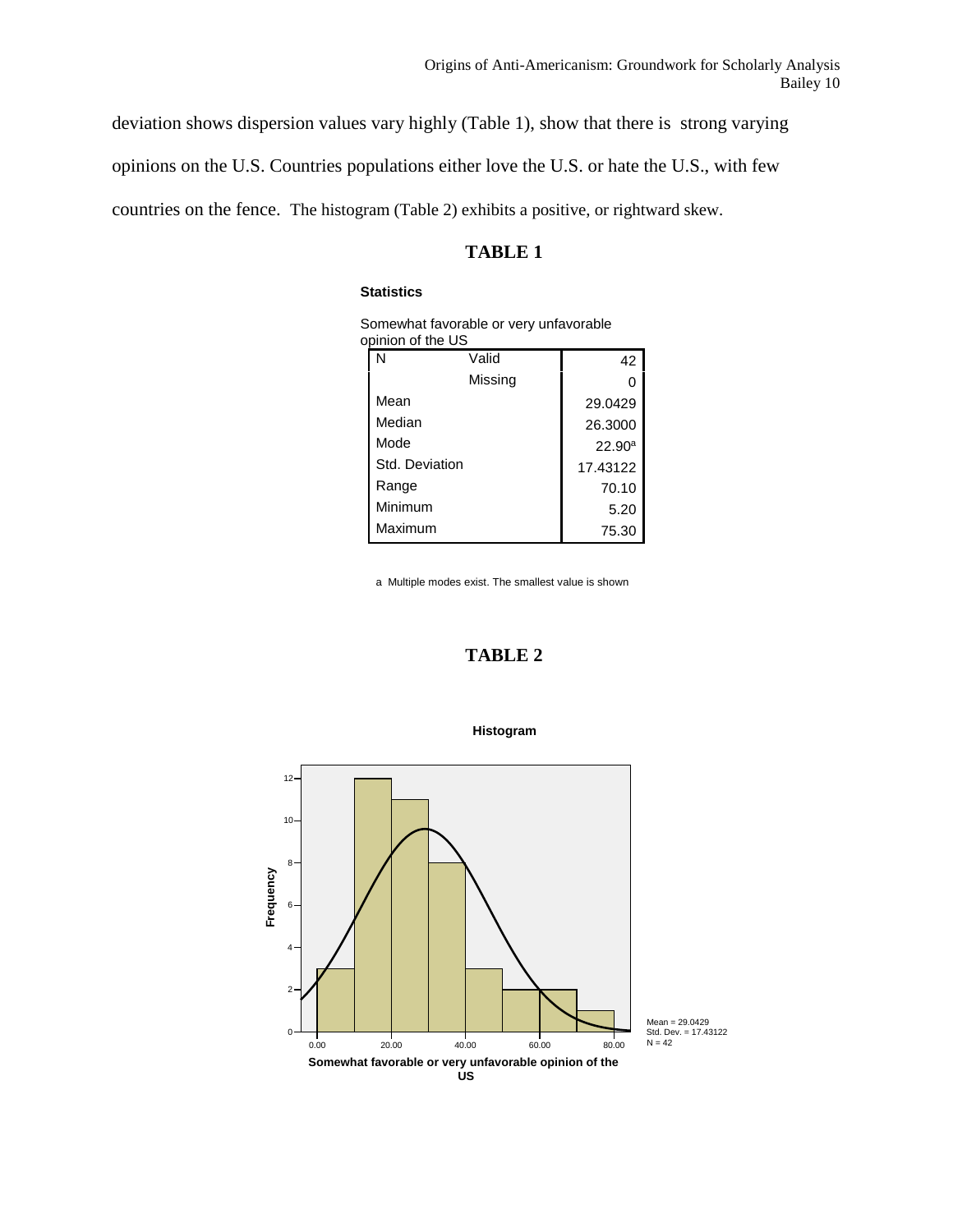The first hypothesis,  $H<sub>1</sub>$ , seeks to understand how gross domestic product per capita impact Anti-Americanism. Expectations were that countries with higher GDP per capita to the U.S. dollar would have less Anti-Americanism. Using an independent *t*-test, an *n* of 42 countries and a median cut point of 3700 for GDP per capita, a *t* statistic of .256 was returned with 40 degrees of freedom and a significance level of .800. These results showed that there was no statistical difference in average levels of hatred toward the United States between country's whose GDP per capita greater than or equal to 3700 and those countries with GDP per capita less than 3700.

For the second hypothesis, a chi-square analysis was used to test for a significant relationship between trade dependence with America, as measured by a country's exports from the United States. The Pearson chi-square value returned was 8.571 with 4 degrees of freedom and a significance level of .073. Therefore, the research hypothesis is rejected. There is no association between trade dependence with the United States and Anti-Americanism.

Moving to factors involving military and economic assistance from the US, correlation analysis was used to test the third hypothesis  $H_3$ , which posits that the larger the amount of economic assistance from the United States, the lower the Anti-Americanism. Working with data for 42 countries, the correlation analysis returned a Pearson's coefficient of .129 with a significance level of .416. Therefore, the research hypothesis is rejected. There is no association between the amount of economic assistance from the United States and Anti-Americanism.

Hypothesis four states that countries which receive higher U.S. military assistance and U.S. military sales have citizens with higher feelings of Anti-Americanism, was also tested with correlation analysis. The test results returned a Pearson's coefficient of .619 at a significance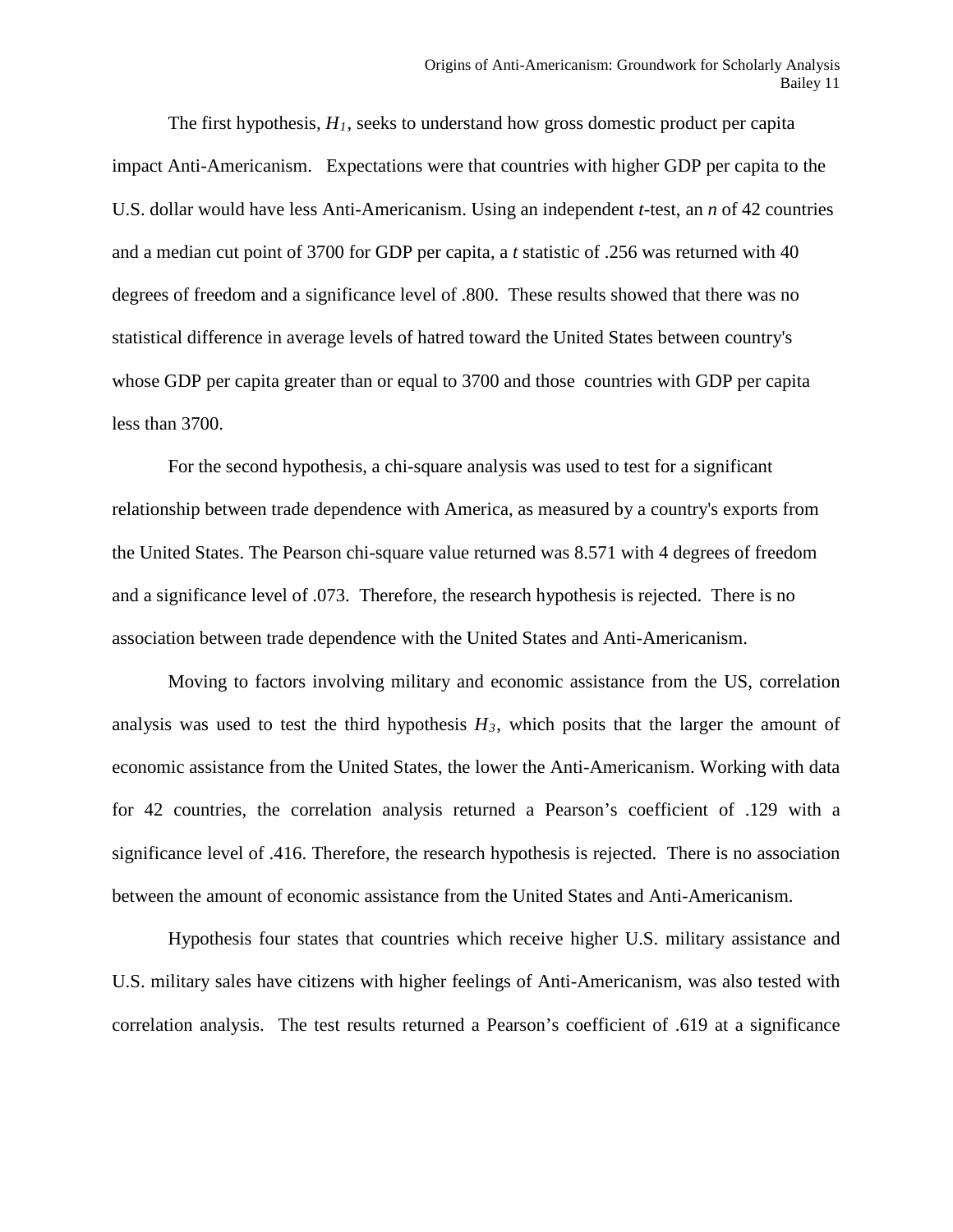level of .000, indicating that a very strong relationship exists between U.S. military economic assistance/sales and the number of citizens who express anti-American feelings.

The final hypothesis attempts to understand whether there is a correlation between countries with higher U.S. troop presence and Anti-Americanism. An ANOVA test using an independent variable measuring troop presence returned an F-ratio of 1.042 with a statistical significance of .363. Therefore the ANOVA results are not statistically significant.

More detailed results for each statistical test performed are included in tabular form in *Appendix B*.

#### *Conclusion and Future Research*

Anti-Americanism is stronger than ever before since the invasion of Iraq. This alarming trend is disquieting because the United State's image abroad is vitally important. The future outcome on the war on terror will depend on how countries observe and relate to the United States. Anti-Americanism is large and growing. American policy makers must devise ways to lower this trend.

This study sought to identify at a broad level, significant factors that have led to Anti-Americanism in many of the world's countries. The research first analyzed the impact of economic independent variables followed by economic aid and US troop levels. In summary, only military aid and sales showed a strong significant relationship to Anti-Americanism.

Why does military aid and sales effect anti-Americanism? The United States is the largest arms seller in the world, selling half of all the arms in the world. (Lobe, 2004). The United States is also the largest supplier of weapons to developing nations, delivering more than \$9.6 billion in arms to Near East and Asian countries in 2004. (Baldor, 2004). The countries which receive this aid tend to be non-democratic regimes, with the Middle East receiving 90% of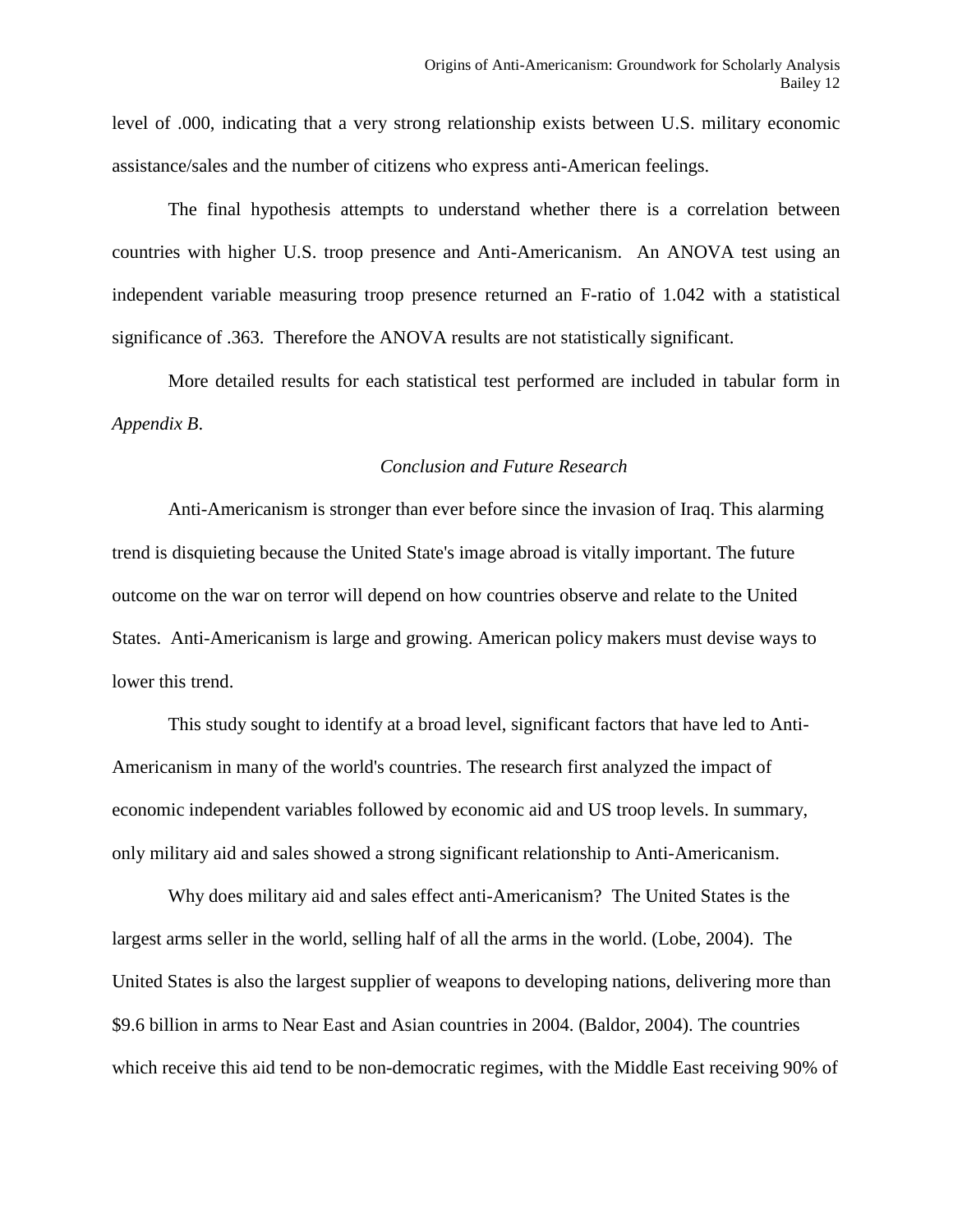all military aid, including such countries as Egypt, which anti-Americanism was particularly notable. Citizens in these non-democratic regimes may attribute US military aid with US support for these regimes. Future opinion polls could explore this further.

Chiozza's own research also found there was no correlation between these same five independent variables used in this paper and anti-Americanism, including military aid, stating, "it would appear that military, economic, and cultural engagements with the United States is not itself sufficient to create a political contest within which anti-Americanism does not flourish". This may because, as Chiozza admits, that examining only eight countries was the reason why there are weak statistical relationships.

Why do the other four independent variables have no effect on anti-Americanism? It is possible that these variables are not as visible as military aid is to the public. For example, the number of US troops in a country is usually dwarfed by the number of local troops, so the average citizen does not see the handful of US troops on a normal basis. The same can be said for exports and economic aid, the amount of aid is often minuscule compared to other exports and other country's foreign aid.

In his more limited study of eight Arab countries, Chiozza also examined what he called "Pro-U.S. elite discourse", which measured the difference between the number of positive and negative statements that national elites made in a given year about the United States, as listed in the Reuters newswires. Future studies could examine the role the media has in these countries.

The data examined here was for one year only. Correlating increases and decreases in these five independent variables, as opposed too the point in time approach used here, might also be revealing. Additional tests could be run utilizing five years of data, as Chiozza did in this own study.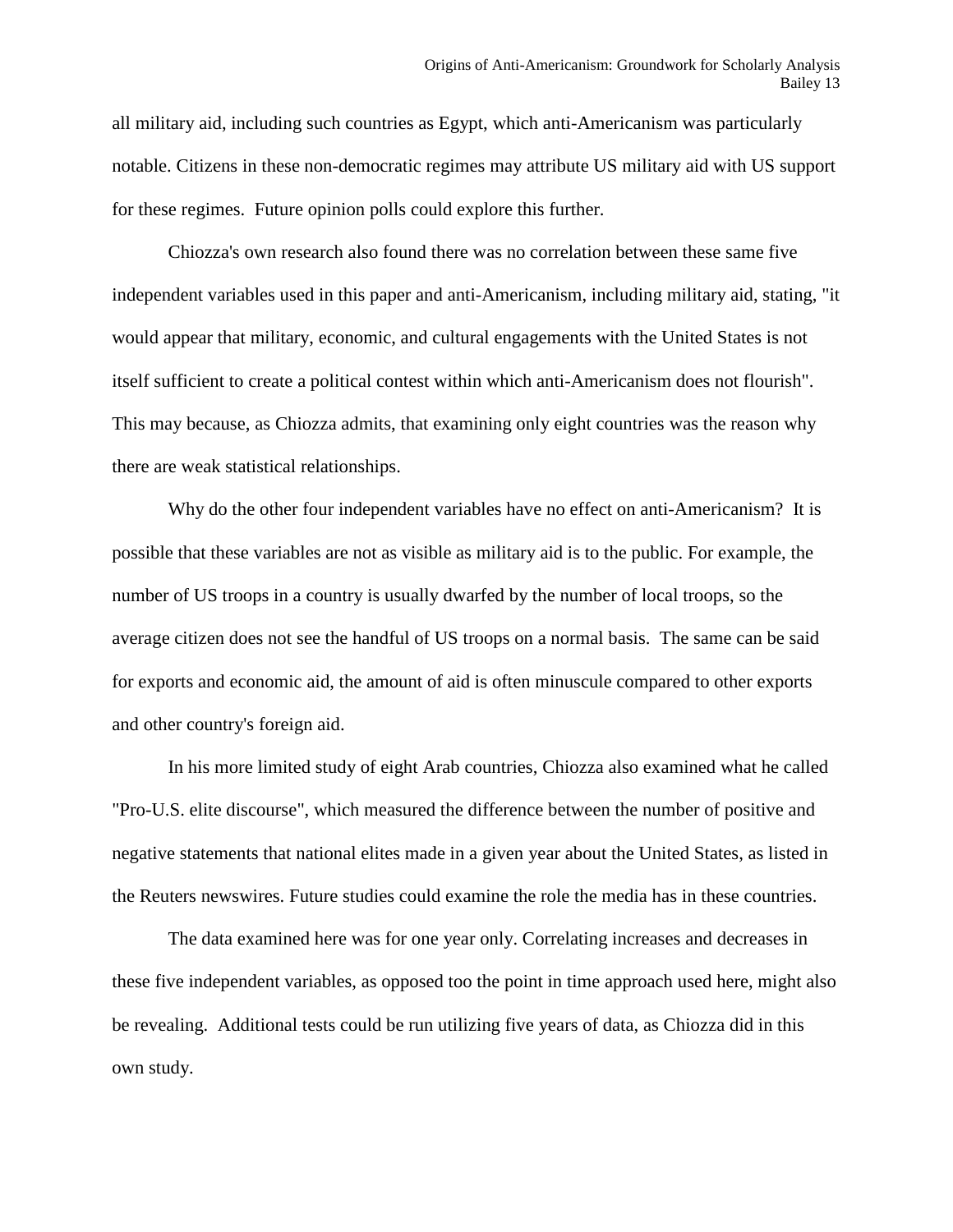Overall, this research, while not conclusive, provides a glimpse into a variety of interesting avenues for further study– in the quest to discover practical, tactical insights that the United States can use to assist its image abroad.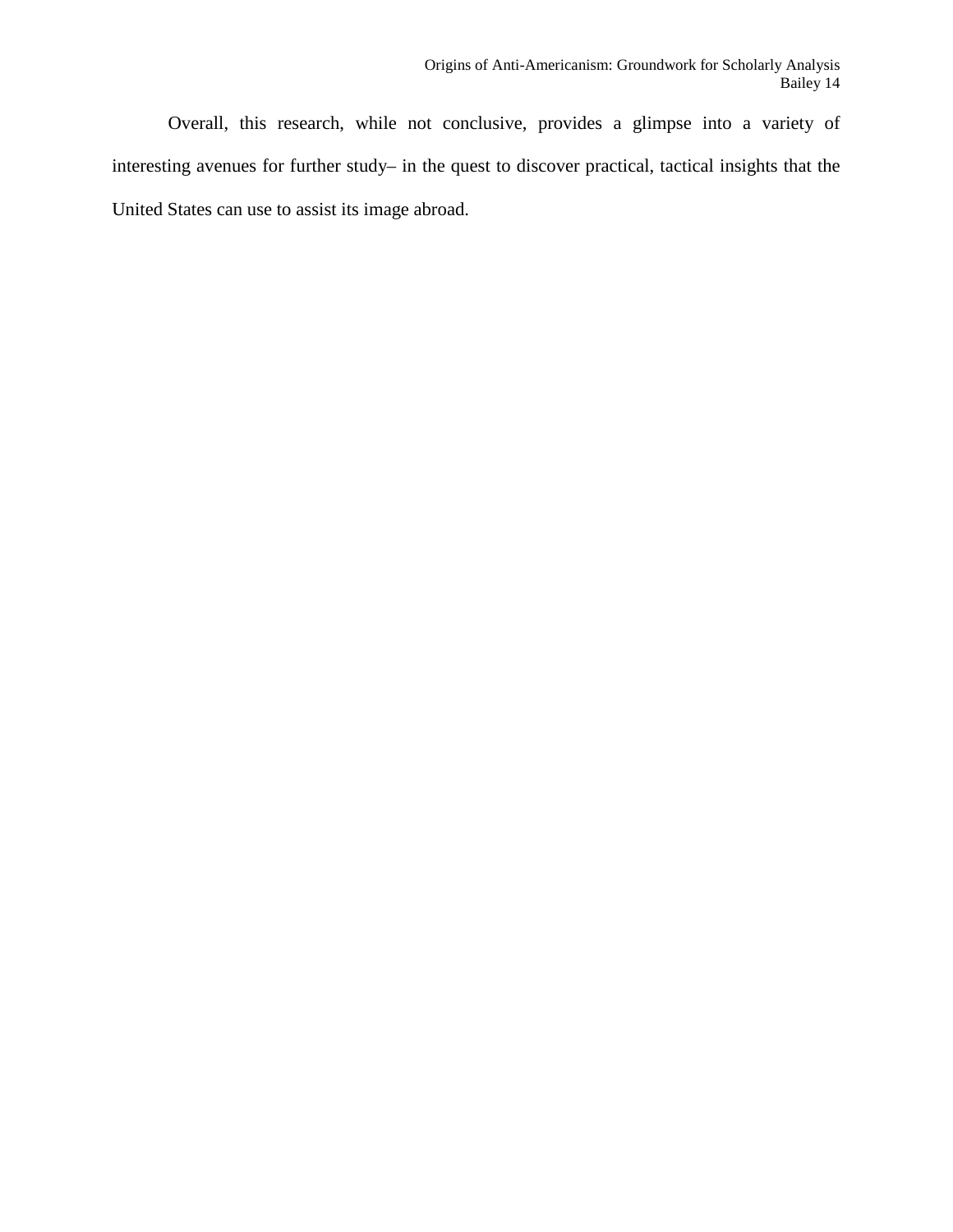# *Appendix A – Codebook*

Cases: 42 countries representing all economies are represented, from low income developing nations to high income developed nations.

| Dependent            |                                                                                                                                                                                                                                                       |
|----------------------|-------------------------------------------------------------------------------------------------------------------------------------------------------------------------------------------------------------------------------------------------------|
| Variable             |                                                                                                                                                                                                                                                       |
| Variable Name:       | Hatred                                                                                                                                                                                                                                                |
| Variable Label:      | Somewhat unfavorable or very unfavorable opinion of the US                                                                                                                                                                                            |
| Measured:            | Percent of population that responded "somewhat unfavorable" or "very<br>unfavorable" when asked their opinion on the United States in a survey of<br>42 countries.                                                                                    |
| Source:              | The Pew Research Center for the People and the Press [PEW] Views of a<br>Changing World, Summer 2002, 44-Nation Survey http://people-<br>press.org/dataarchive/ Pew GAP final 44 country dataset 1.1sav.sav                                           |
| Independent Variable |                                                                                                                                                                                                                                                       |
| Variable Name:       | gdp@cap                                                                                                                                                                                                                                               |
| Variable Label:      | Gross domestic product per capita in US dollars                                                                                                                                                                                                       |
| Measured:            | Gross domestic product per capita in US dollars                                                                                                                                                                                                       |
| Source:              | Microcase Global.mc4, [MICRO], 2001                                                                                                                                                                                                                   |
| Variable Name:       | Trade_dependence_div_GDP                                                                                                                                                                                                                              |
| Variable Label:      | Trade dependence divided by GDP                                                                                                                                                                                                                       |
| Measured:            | Trade dependence is exports to the country from the U.S. in U.S. dollars,<br>divided by GDP.                                                                                                                                                          |
| Sources:             | 1. Microcase Global.mc5, [MICRO], 2005 for GDP, and                                                                                                                                                                                                   |
|                      | 2. Exports found at U.S. Census Bureau, U.S. Bureau of Economic<br>Analysis, Exhibit 13. Exports, Imports, and Trade Balance by Country and<br>Area: 2004 at http://www.census.gov/foreign-trade/Press-<br>Release/2004pr/final_revisions/04final.pdf |
| Variable Name:       | Total_economic_assistance_over_GDP                                                                                                                                                                                                                    |
| Variable Label:      | Total economic assistance divided by GDP                                                                                                                                                                                                              |
| Measured:            | Total economic assistance (grants and loans given to a country for 2004 in                                                                                                                                                                            |
|                      | U.S. dollars) divided by GDP                                                                                                                                                                                                                          |
| Sources:             | 1. MICRO for GDP                                                                                                                                                                                                                                      |
|                      | 2. USAID US Overseas Loans and Grants, Obligations and Loan                                                                                                                                                                                           |
|                      | Authorizations, July 1, 1945 to September 30, 2004.                                                                                                                                                                                                   |
|                      | http://pdf.usaid.gov/pdf_docs/PNADF100.pdf [USAID] fiscal year 2004                                                                                                                                                                                   |
|                      | foreign economic aid.                                                                                                                                                                                                                                 |
| Variable<br>Name:    | Military_aid_and_Military_sales_over_GDP                                                                                                                                                                                                              |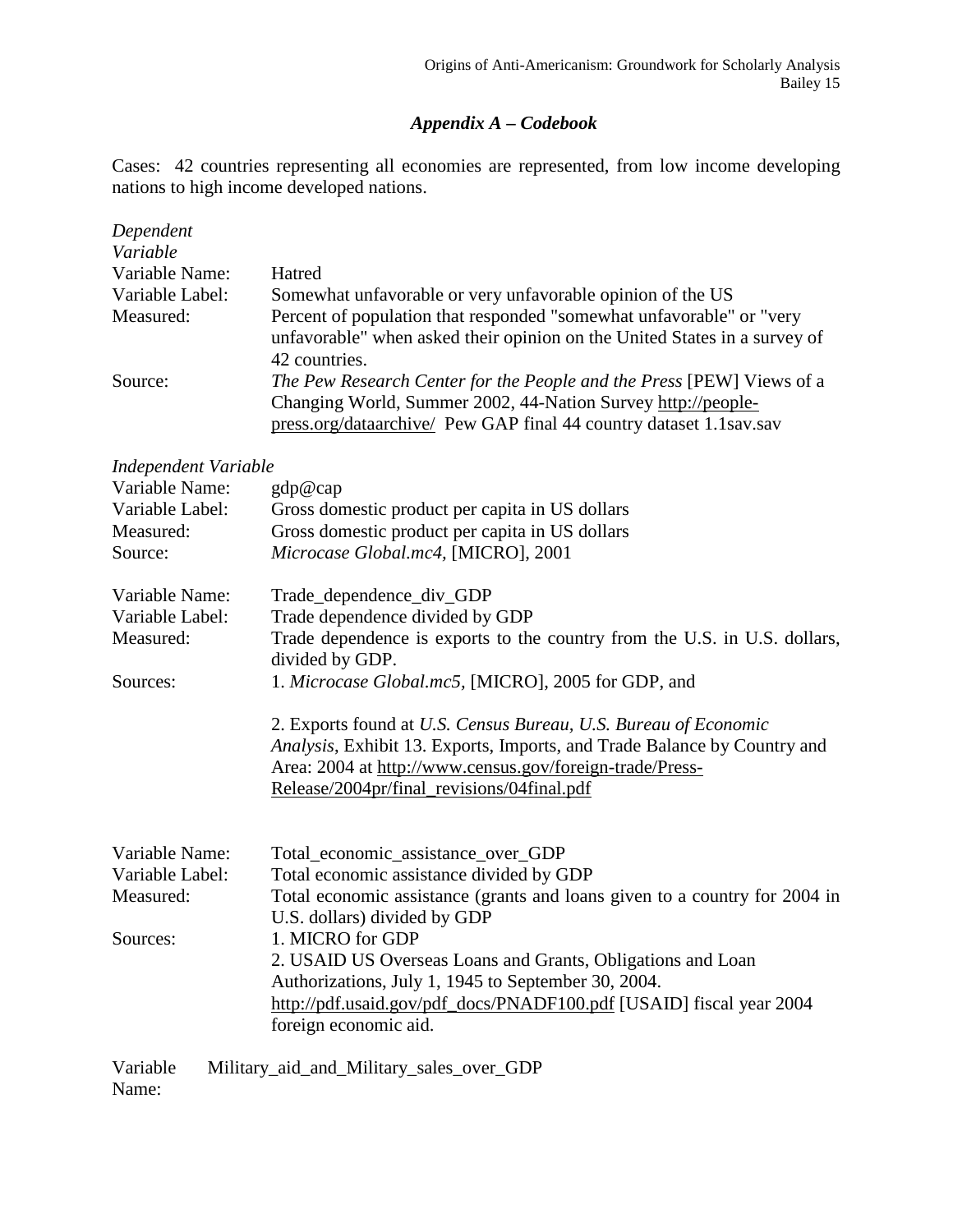| Variable        | Military aid and Military sales in U.S. dollars, over GDP                     |  |  |  |  |  |  |
|-----------------|-------------------------------------------------------------------------------|--|--|--|--|--|--|
| Label:          |                                                                               |  |  |  |  |  |  |
| Measured:       | US Military aid added together with US military sales, divided by GDP         |  |  |  |  |  |  |
| Sources:        | 1. MICRO for GDP,                                                             |  |  |  |  |  |  |
|                 | 2. Defense Security Cooperation Agency Facts Book 2004                        |  |  |  |  |  |  |
|                 | http://web.archive.org/web/20060502001121/www.dsca.osd.mil/dsca_factsbook.htm |  |  |  |  |  |  |
|                 | for foreign military sales                                                    |  |  |  |  |  |  |
|                 | 3. USAID for fiscal year 2004 foreign military aid.                           |  |  |  |  |  |  |
|                 |                                                                               |  |  |  |  |  |  |
| Variable Name:  | US_troops_divided_by_Local_troops                                             |  |  |  |  |  |  |
| Variable Label: | US Troops divided by Local Troops                                             |  |  |  |  |  |  |
| Measured:       | Number of US troops divided by number of local troops.                        |  |  |  |  |  |  |
| Sources:        | 1. Department of Defense Active Duty Military Personnel Strengths by          |  |  |  |  |  |  |
|                 | Regional Area and by Country (309a), December 31, 2004 at                     |  |  |  |  |  |  |
|                 | http://siadapp.dior.whs.mil/personnel/MILITARY/history/hst1204.pdf for        |  |  |  |  |  |  |
|                 | US troops                                                                     |  |  |  |  |  |  |
|                 | 2. Correlates of War Project, National Material Capabilities (v3.02),         |  |  |  |  |  |  |
|                 | NMC_3.02.csv at http://cow2.la.psu.edu/datasets.htm 2001, for local           |  |  |  |  |  |  |
|                 | troops.                                                                       |  |  |  |  |  |  |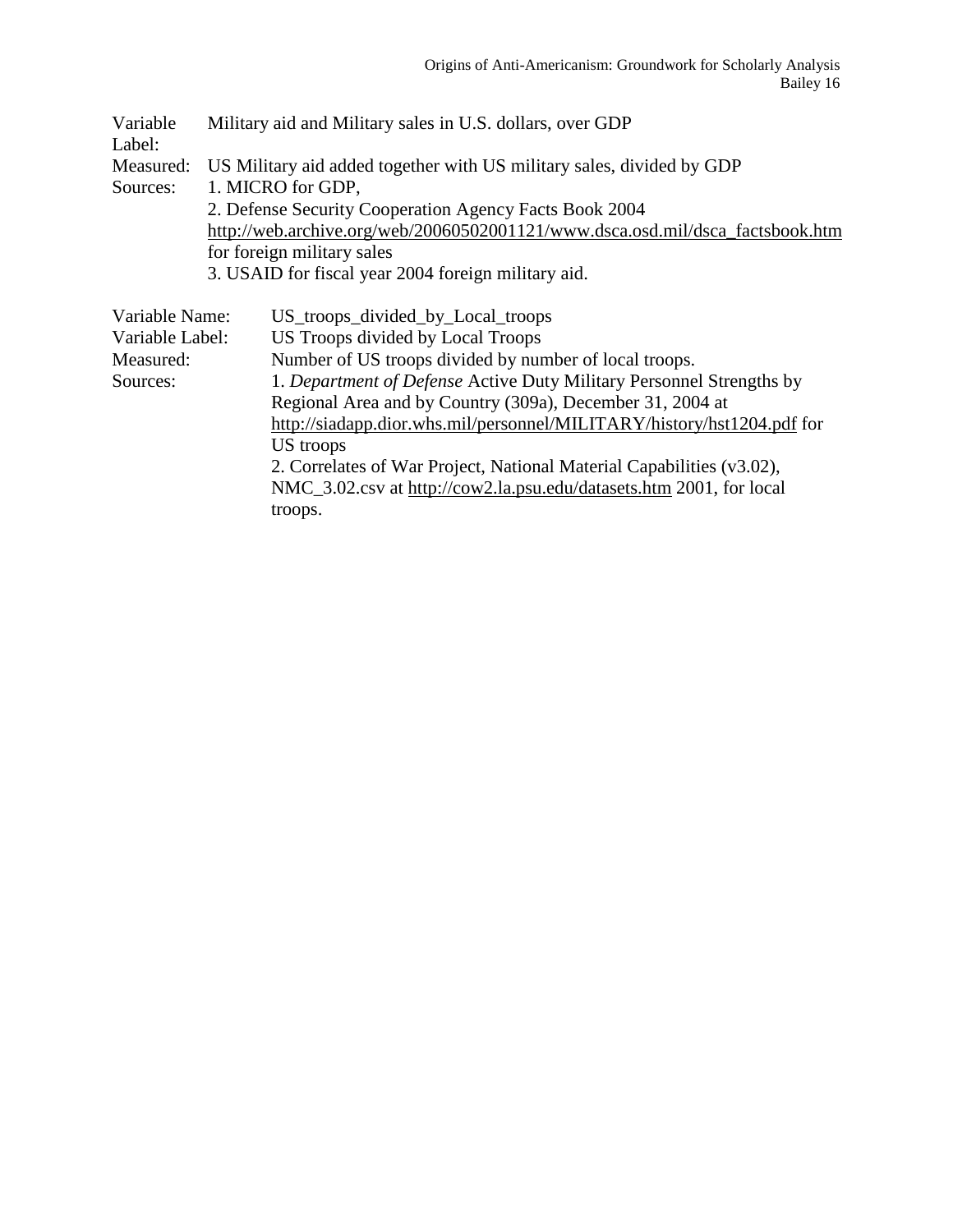## *Appendix B – Test Results* Correlations

|                                                       |                        | Somewhat<br>favorable or<br>very<br>unfavorable<br>opinion of<br>the US | Gross<br>domestic<br>product per<br>capita in US<br>dollars<br>(TWF,<br>2001) | Military aid<br>and Military<br>sales over<br><b>GDP</b> | Total<br>economic<br>assistance<br>divided by<br><b>GDP</b> | Trade<br>dependence<br>divided by<br><b>GDP</b> | <b>US Troops</b><br>divided by<br>Local<br>Troops |
|-------------------------------------------------------|------------------------|-------------------------------------------------------------------------|-------------------------------------------------------------------------------|----------------------------------------------------------|-------------------------------------------------------------|-------------------------------------------------|---------------------------------------------------|
| Somewhat<br>favorable or very<br>unfavorable          | Pearson<br>Correlation | 1                                                                       | .031                                                                          | $.619$ <sup>**</sup> )                                   | .129                                                        | $-220$                                          | $-0.014$                                          |
| opinion of the US                                     | Sig. (2-tailed)<br>N   | 42                                                                      | .845<br>42                                                                    | .000<br>42                                               | .416<br>42                                                  | .161<br>42                                      | .929<br>42                                        |
| Gross domestic<br>product per capita<br>in US dollars | Pearson<br>Correlation | .031                                                                    | 1                                                                             | $-137$                                                   | $-.374(*)$                                                  | .051                                            | $.600$ <sup>(**</sup> )                           |
| (TWF, 2001)                                           | Sig. (2-tailed)        | .845                                                                    |                                                                               | .387                                                     | .015                                                        | .747                                            | .000                                              |
|                                                       | N                      | 42                                                                      | 42                                                                            | 42                                                       | 42                                                          | 42                                              | 42                                                |
| Military aid and<br>Military sales over<br><b>GDP</b> | Pearson<br>Correlation | $.619$ <sup>**</sup> )                                                  | $-137$                                                                        | 1                                                        | .290                                                        | $-0.029$                                        | $-0.098$                                          |
|                                                       | Sig. (2-tailed)        | .000                                                                    | .387                                                                          |                                                          | .063                                                        | .856                                            | .538                                              |
|                                                       | N                      | 42                                                                      | 42                                                                            | 42                                                       | 42                                                          | 42                                              | 42                                                |
| Total economic<br>assistance divided<br>by GDP        | Pearson<br>Correlation | .129                                                                    | $-.374(*)$                                                                    | .290                                                     |                                                             | .017                                            | $-162$                                            |
|                                                       | Sig. (2-tailed)<br>N   | .416<br>42                                                              | .015<br>42                                                                    | .063<br>42                                               | 42                                                          | .914<br>42                                      | .306<br>42                                        |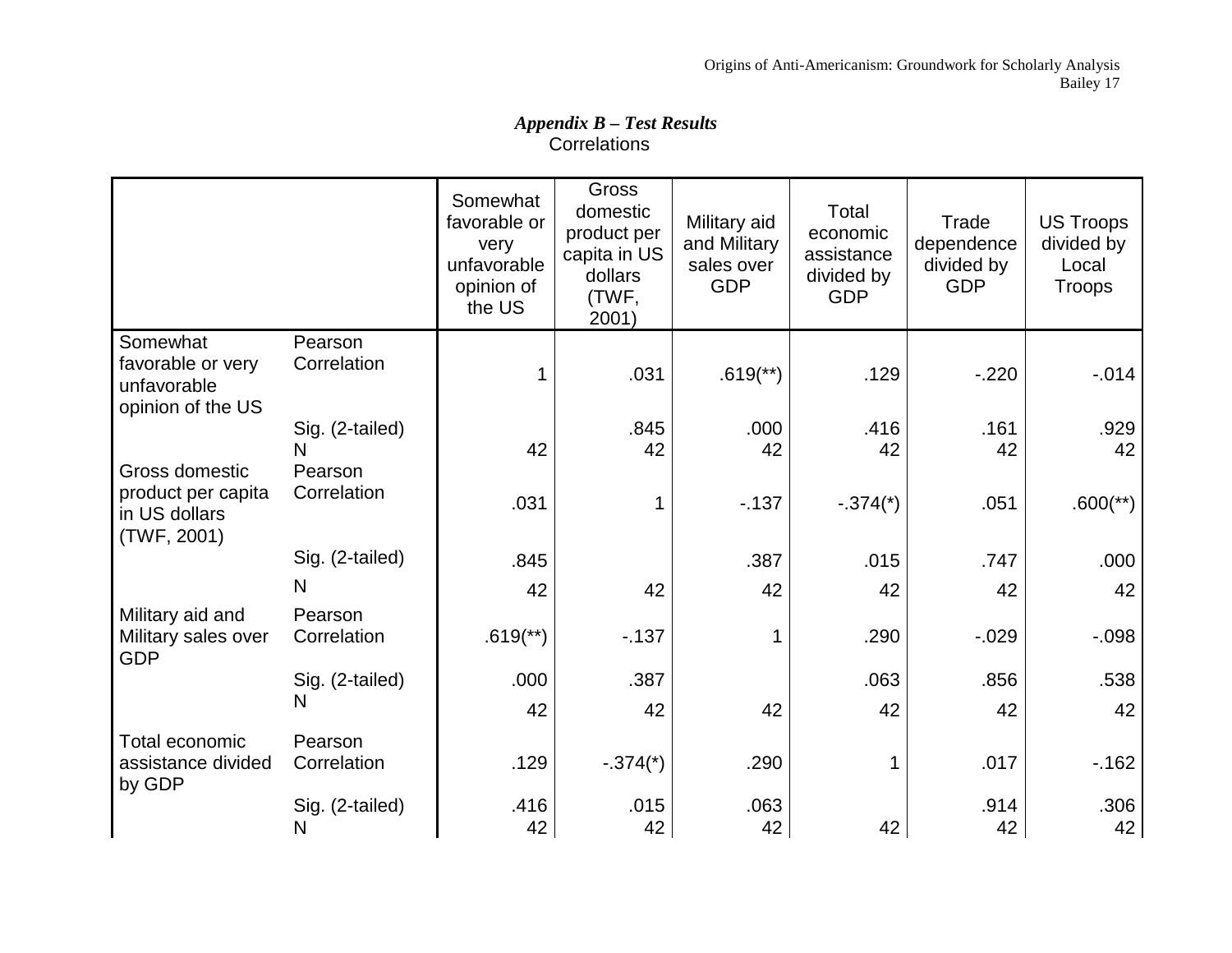## Origins of Anti-Americanism: Groundwork for Scholarly Analysis Bailey 18

| Trade dependence<br>divided by GDP   | Pearson<br>Correlation | $-220$   | .051                   | $-0.029$ | .017   |      | .047 |
|--------------------------------------|------------------------|----------|------------------------|----------|--------|------|------|
|                                      | Sig. (2-tailed)        | .161     | .747                   | .856     | .914   |      | .767 |
|                                      |                        | 42       | 42                     | 42       | 42     | 42   | 42   |
| US Troops divided<br>by Local Troops | Pearson<br>Correlation | $-0.014$ | $.600$ <sup>(**)</sup> | $-0.098$ | $-162$ | .047 |      |
|                                      | Sig. (2-tailed)        | .929     | .000                   | .538     | .306   | .767 |      |
|                                      |                        | 42       | 42                     | 42       | 42     | 42   | 42   |

\*\* Correlation is significant at the 0.01 level (2-tailed).

\* Correlation is significant at the 0.05 level (2-tailed).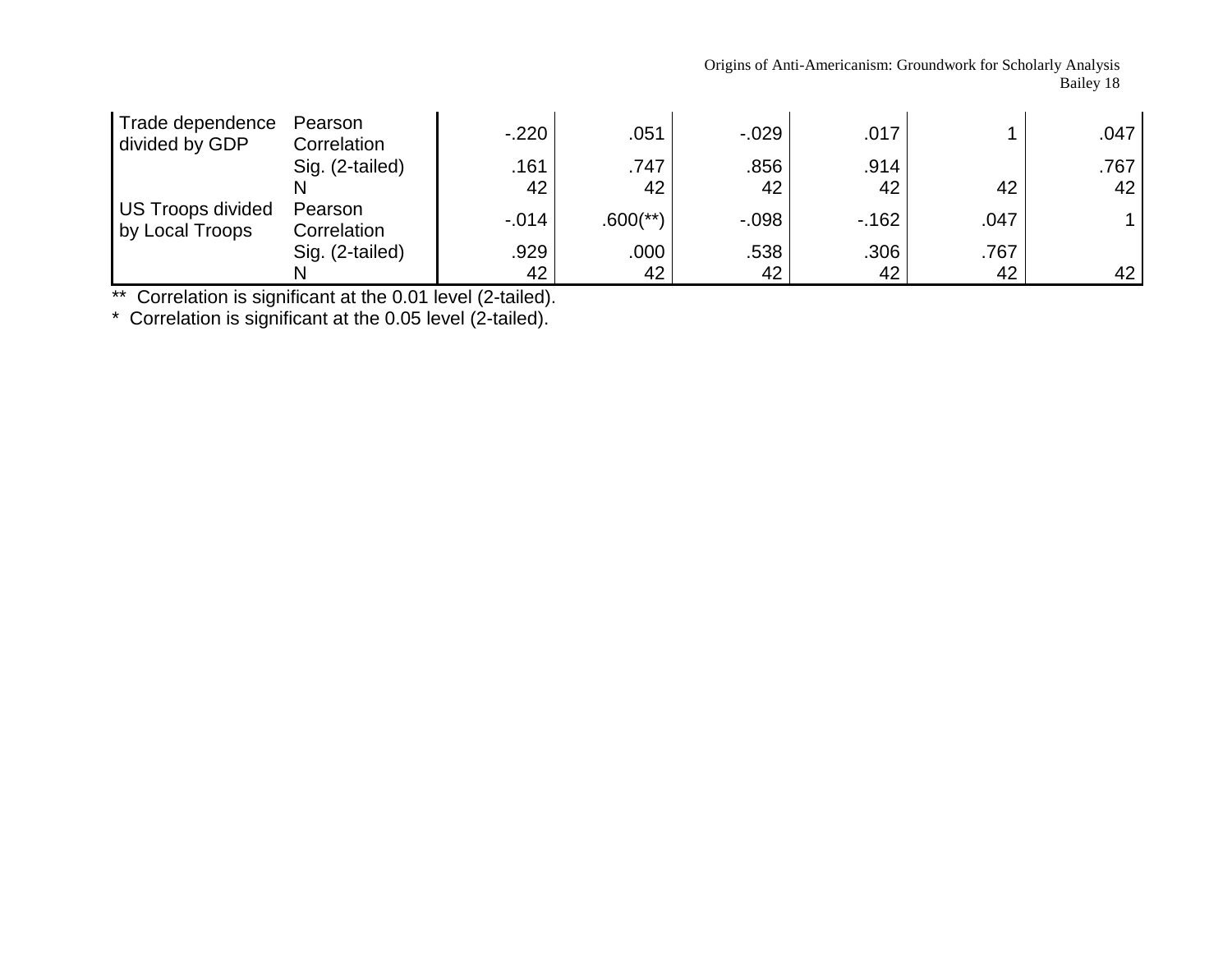For *H1,* descriptive statistics and results for the independent *t-*test calculated for the variable gdp@cap (Gross domestic product per capita in US dollars) are included below. The median calculated below was used as a cut point for the independent *t*-test that follows:

## **Statistics**

Gross domestic product per capita in US dollars

| l N            | Valid   | 42                |  |
|----------------|---------|-------------------|--|
|                | Missing |                   |  |
| Mean           |         | 6775.00           |  |
| Median         |         | 3700.00           |  |
| Mode           |         | 1470 <sup>a</sup> |  |
| Std. Deviation |         | 7238.34           |  |
|                |         | З                 |  |
| Range          |         | 22850             |  |
| Percentiles    | 50      | 3700.00           |  |

a Multiple modes exist. The smallest value is shown

# **Group Statistics**

|                                                                   | Gross domestic<br>product per capita<br>in US dollars | N  | Mean    | Std.<br>Deviation | Std.<br>Error<br>Mean |
|-------------------------------------------------------------------|-------------------------------------------------------|----|---------|-------------------|-----------------------|
| Somewhat<br>favorable or very<br>unfavorable<br>opinion of the US | $>= 3700$                                             | 21 | 29.7381 | 13.41490          | 2.9273                |
|                                                                   | < 3700                                                | 21 | 28.3476 | 21.02172          | 4.5873                |

#### **Independent Samples Test**

| Levene's Test for<br>Equality of Variances |                               |       | t-test for Equality of Means |      |        |                 |            |            |                                                 |          |
|--------------------------------------------|-------------------------------|-------|------------------------------|------|--------|-----------------|------------|------------|-------------------------------------------------|----------|
|                                            |                               |       |                              |      |        |                 | Mean       | Std. Error | 95% Confidence<br>Interval of the<br>Difference |          |
|                                            |                               | F     | Sig.                         |      | df     | Sig. (2-tailed) | Difference | Difference | Lower                                           | Upper    |
| Somewhat favorable<br>or very unfavorable  | Equal variances<br>assumed    | 2.903 | .096                         | .256 | 40     | .800            | 1.39048    | 5.44178    | $-9.60777$                                      | 12.38872 |
| opinion of the US                          | Equal variances<br>notassumed |       |                              | .256 | 33.972 | .800            | 1.39048    | 5.44178    | $-9.66888$                                      | 12.44984 |

For *H2*, the following tables represent the results for the chi-square analysis used for the variables Trade\_dependence\_div\_GDP (Trade dependence divided by GDP).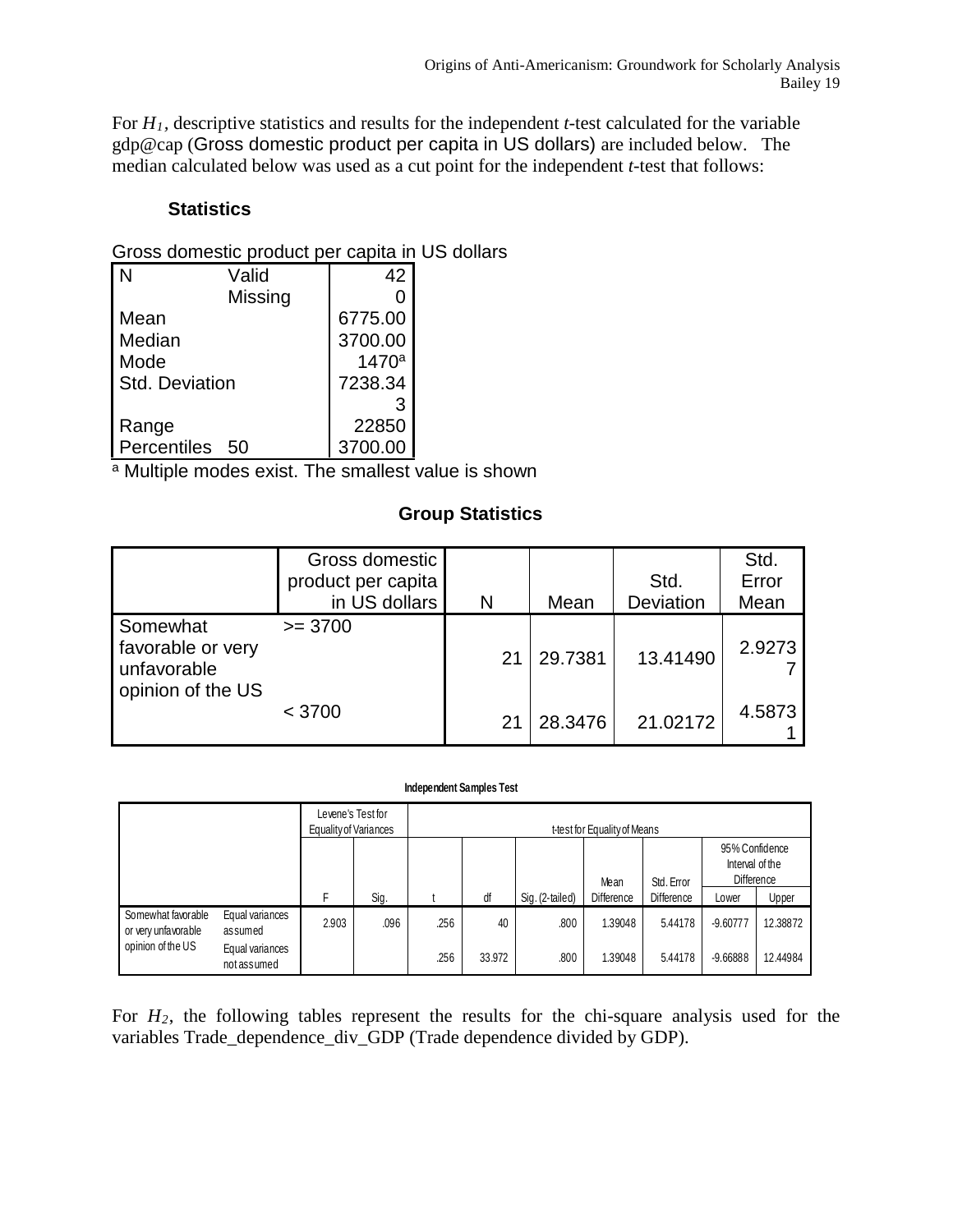## **Case Processing Summary**

|                                                                                                                          | Valid |         | Missing |         | Total |         |
|--------------------------------------------------------------------------------------------------------------------------|-------|---------|---------|---------|-------|---------|
|                                                                                                                          | N     | Percent | N       | Percent | N     | Percent |
| Somewhat favorable or<br>very unfavorable opinion<br>of the US (Banded) *<br>Trade dependence<br>divided by GDP (Banded) | 42    | 100.0%  | 0       | $.0\%$  | 42    | 100.0%  |

#### **Somewhat favorable or very unfavorable opinion of the US (Banded) \* Trade dependence divided by GDP (Banded) Crosstabulation**

|                                              |                  |                                                         | Trade dependence divided by GDP<br>(Banded) |                         |                        |        |
|----------------------------------------------|------------------|---------------------------------------------------------|---------------------------------------------|-------------------------|------------------------|--------|
|                                              |                  |                                                         | lowest % of<br>American                     | medium %<br>of American | highest%of<br>American |        |
|                                              |                  |                                                         | exports                                     | exports                 | exports                | Total  |
| Somewhat                                     | Lowest% of       | Count                                                   | 4                                           | 4                       | 6                      | 14     |
| favorable or very                            | Anti-Americanism | <b>Expected Count</b>                                   | 4.7                                         | 4.7                     | 4.7                    | 14.0   |
| unfavorable<br>opinion of the<br>US (Banded) |                  | % within Trade<br>dependence divided<br>by GDP (Banded) | 28.6%                                       | 28.6%                   | 42.9%                  | 33.3%  |
|                                              | Medium % of      | Count                                                   | 8                                           | $\overline{2}$          | 4                      | 14     |
|                                              | Anti-Americanism | <b>Expected Count</b>                                   | 4.7                                         | 4.7                     | 4.7                    | 14.0   |
|                                              |                  | % within Trade<br>dependence divided<br>by GDP (Banded) | 57.1%                                       | 14.3%                   | 28.6%                  | 33.3%  |
|                                              | Highest% of      | Count                                                   | $\overline{2}$                              | 8                       | 4                      | 14     |
|                                              | Anti-Americanism | <b>Expected Count</b>                                   | 4.7                                         | 4.7                     | 4.7                    | 14.0   |
|                                              |                  | % within Trade<br>dependence divided<br>by GDP (Banded) | 14.3%                                       | 57.1%                   | 28.6%                  | 33.3%  |
| Total                                        |                  | Count                                                   | 14                                          | 14                      | 14                     | 42     |
|                                              |                  | <b>Expected Count</b>                                   | 14.0                                        | 14.0                    | 14.0                   | 42.0   |
|                                              |                  | % within Trade<br>dependence divided<br>by GDP (Banded) | 100.0%                                      | 100.0%                  | 100.0%                 | 100.0% |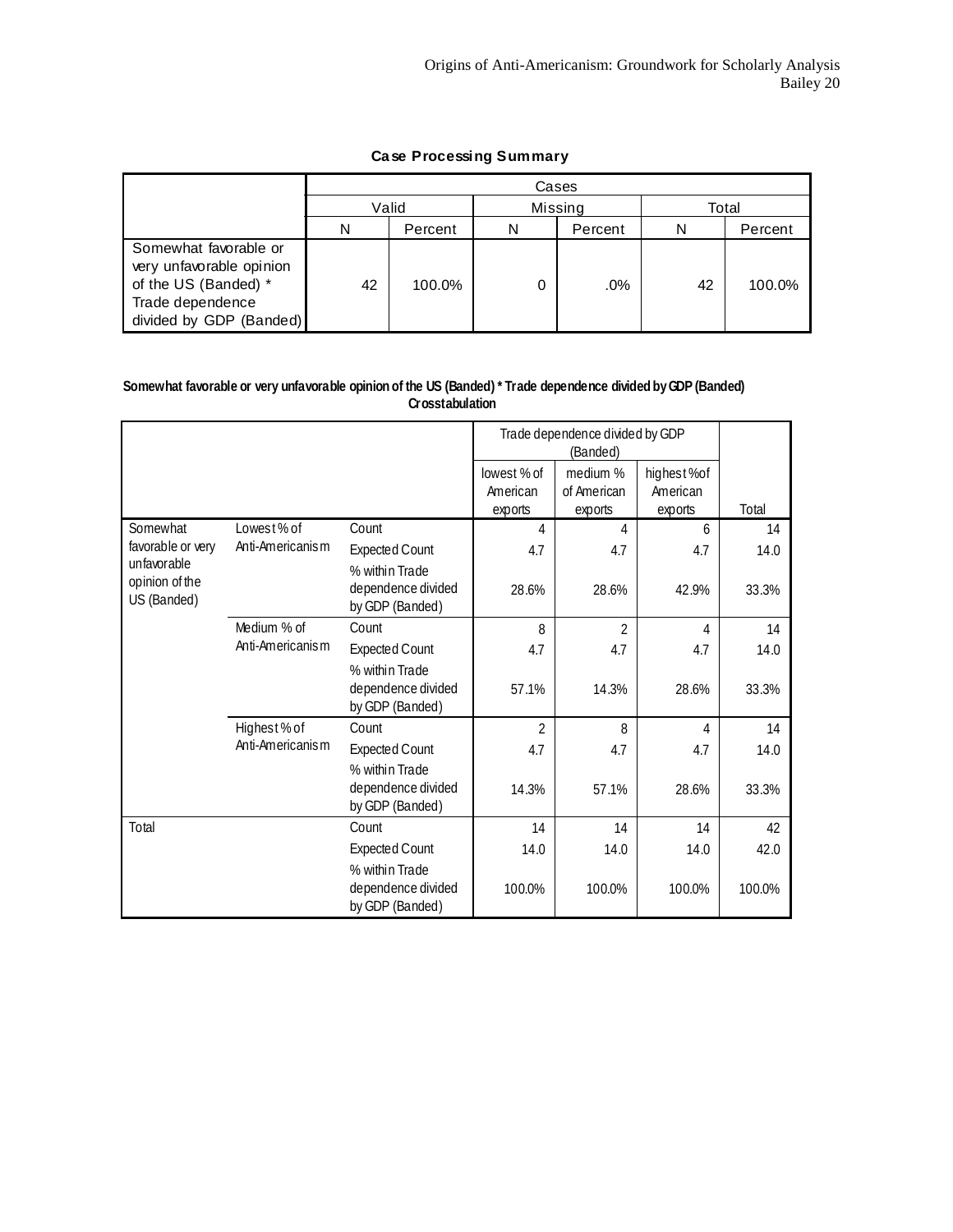|                                 | Value              | df | Asymp. Sig.<br>$(2-sided)$ |
|---------------------------------|--------------------|----|----------------------------|
| Pearson Chi-Square              | 8.571 <sup>a</sup> |    | .073                       |
| Likelihood Ratio                | 8.552              | 4  | .073                       |
| Linear-by-Linear<br>Association | .000               |    | 1.000                      |
| N of Valid Cases                | 42                 |    |                            |

#### **Chi-Square Tests**

a. 9 cells (100.0%) have expected count less than 5. The minimum expected count is 4.67.

The results for the correlation analysis performed on  $H_3$  related to economic assistance from the United States are presented next.

|                              |                            | Somewhat<br>favorable or<br>very<br>unfavorable<br>opinion of<br>the US | Total<br>economic<br>assistance<br>divided by<br><b>GDP</b> |
|------------------------------|----------------------------|-------------------------------------------------------------------------|-------------------------------------------------------------|
| Somewhat favorable           | Pearson Correlation        |                                                                         | .129                                                        |
| or very unfavorable          | Sig. (2-tailed)            |                                                                         | .416                                                        |
| opinion of the US            | N                          | 42                                                                      | 42                                                          |
| Total economic               | <b>Pearson Correlation</b> | .129                                                                    |                                                             |
| assistance divided<br>by GDP | Sig. (2-tailed)            | .416                                                                    |                                                             |
|                              | N                          | 42                                                                      | 42                                                          |

## **Correlations**

For  $H_4$ , the test results for the correlation analysis performed using the independent variable Military\_aid\_and\_Military\_sales\_over\_GDP (U.S. military assistance and U.S. military sales divided by GDP) is displayed below.

#### **Correlations**

|                                                                 |                            | Somewhat<br>favorable or<br>very<br>unfavorable<br>opinion of<br>the US | Military aid<br>and Military<br>sales over<br>GDP |
|-----------------------------------------------------------------|----------------------------|-------------------------------------------------------------------------|---------------------------------------------------|
| Somewhat favorable<br>or very unfavorable<br>opinion of the US  | <b>Pearson Correlation</b> |                                                                         | $.619**$                                          |
|                                                                 | Sig. (2-tailed)            |                                                                         | .000                                              |
|                                                                 | N                          | 42                                                                      | 42                                                |
| Military aid and Military Pearson Correlation<br>sales over GDP |                            | .619**                                                                  |                                                   |
|                                                                 | Sig. (2-tailed)            | .000                                                                    |                                                   |
|                                                                 | N                          | 42                                                                      | 42                                                |

\*\*. Correlation is significant at the 0.01 level (2-tailed).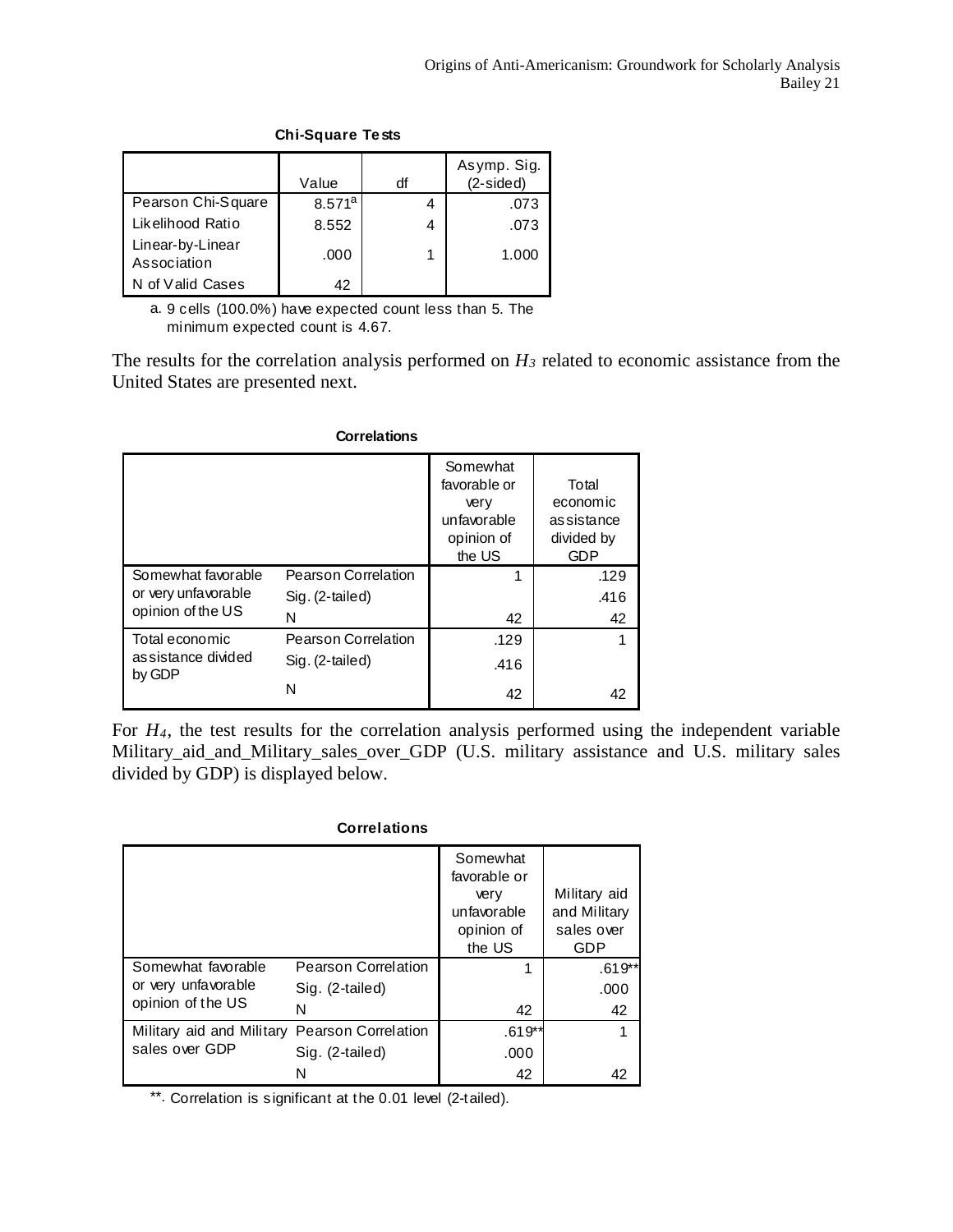For  $H_5$ , the results of the ANOVA and the Bonferroni test performed using the independent variable US\_troops\_divided\_by\_Local\_troops (indicating the U.S. troop presence in a country) are presented below.

#### **ANOVA**

| Somewhat favorable or very unfavorable opinion of the US |           |    |             |       |      |  |  |  |
|----------------------------------------------------------|-----------|----|-------------|-------|------|--|--|--|
|                                                          | Sum of    |    |             |       |      |  |  |  |
|                                                          | Squares   | df | Mean Square |       | Sig. |  |  |  |
| <b>Between Groups</b>                                    | 631.639   | 2  | 315.819     | 1.042 | .363 |  |  |  |
| Within Groups                                            | 11826.104 | 39 | 303.233     |       |      |  |  |  |
| Total                                                    | 12457.743 | 41 |             |       |      |  |  |  |

#### **Multiple Comparisons**

Dependent Variable: Somewhat favorable or very unfavorable opinion of the US Bonferroni

| (I) US Troops divided by<br>(J) US Troops divided by |                                | Mean<br>Difference |            |       | 95% Confidence Interval |             |
|------------------------------------------------------|--------------------------------|--------------------|------------|-------|-------------------------|-------------|
| Local Troops (Banded)                                | Local Troops (Banded)          | $(I-J)$            | Std. Error | Sig.  | Lower Bound             | Upper Bound |
| low numbers of US<br>troops                          | medium numbers of US<br>troops | 2.79487            | 6.59858    | 1.000 | $-13.7125$              | 19.3023     |
|                                                      | high numbers of US<br>troops   | 9.36154            | 6.70710    | .512  | $-7.4173$               | 26.1404     |
| medium numbers of US<br>troops                       | low numbers of US<br>troops    | $-2.79487$         | 6.59858    | 1.000 | $-19.3023$              | 13.7125     |
|                                                      | high numbers of US<br>troops   | 6.56667            | 6.47110    | .949  | $-9.6218$               | 22.7551     |
| high numbers of US<br>troops                         | low numbers of US<br>troops    | $-9.36154$         | 6.70710    | .512  | $-26.1404$              | 7.4173      |
|                                                      | medium numbers of US<br>troops | $-6.56667$         | 6.47110    | .949  | $-22.7551$              | 9.6218      |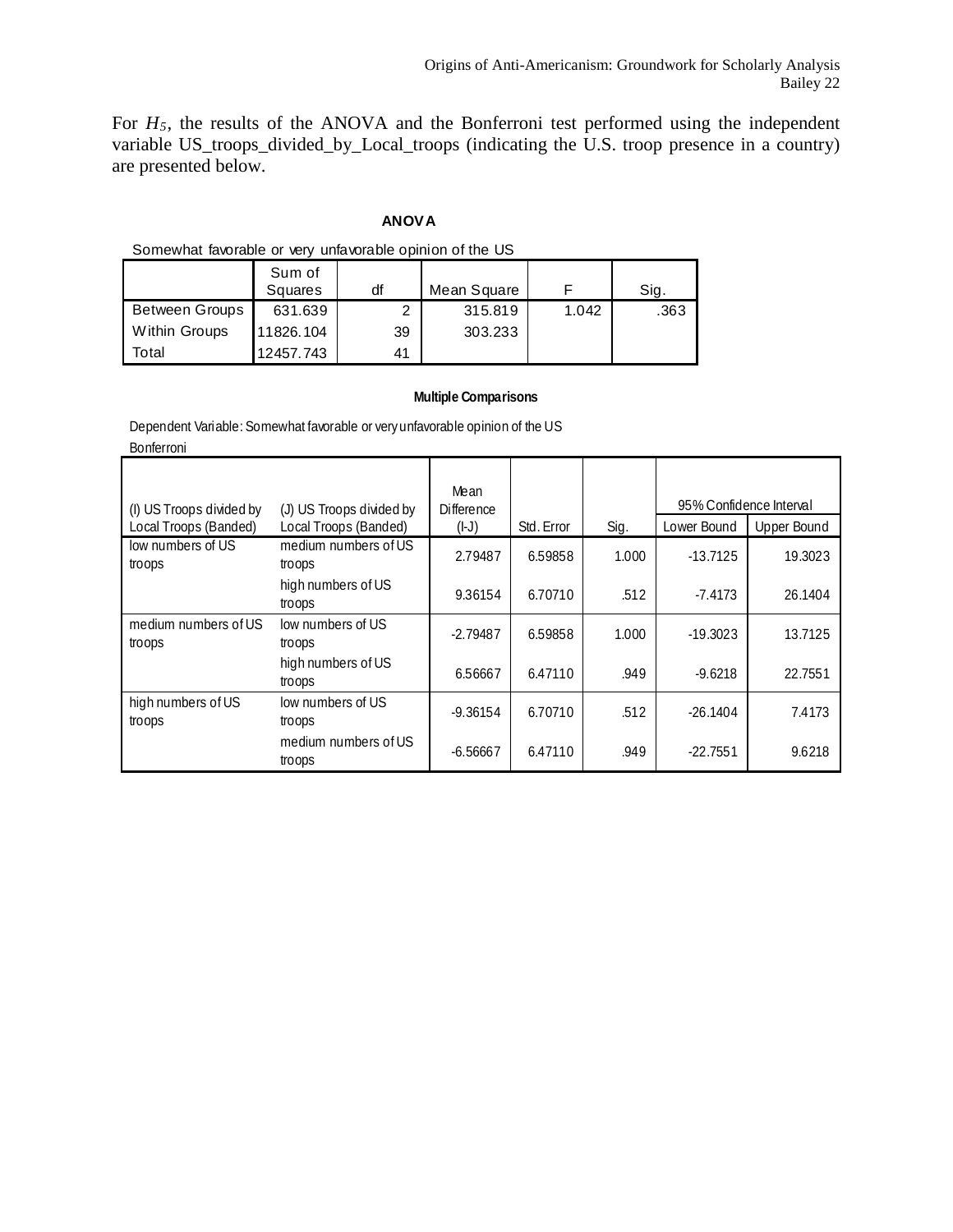## *Bibliography*

Baldor, L. (2005, September). U.S. Sells the Most Weapons to Developing Nations, Associated Press. Retrieved January 1, 2006 from

http://www.commondreams.org/headlines05/0901-08.htm.

- Chiozza, G. (2004, November). Love and Hate: Anti-Americanism in the Islamic world. *Center for Advanced Study in the Behavioral Sciences*. Retrieved October 1, 2006, from [www.nyu.edu/gsas/dept/politics/seminars/chiozza\\_f04.pdf.](http://www.nyu.edu/gsas/dept/politics/seminars/chiozza_f04.pdf)
- Dore, Ronald (1984). Unity and Diversity in Contemporary World Culture. In *The Expansion of International Society,* ed. Hedley Bull and Adam Watson. Oxford: Clarendon Press.
- Fabbrini, S. (2002). The domestic sources of European anti-Americanism. *Government and Opposition 37*(1), 3-14. Retrieved October 1, 2006, from EBSCOHost Research Database.
- Fabbrini, S. (2004). Layers of anti-Americanism: Americanization, American unilateralism and anti-Americanism in a European perspective. *European Journal of American Culture 23*(2), 79-94. Retrieved October 1, 2006, from EBSCOHost Research Database.
- Hollander, P. (1992). *Anti-Americanism: critiques at home and abroad, 1965-1990.* New York: Oxford University Press.
- Huntington, S. (1996). *The clash of civilizations and the remaking of world order*. New York: Simon & Shuster.
- Johnston, G. (2006, August). *Anti-Americanism: an exploration of a contested concept in Western Europe*. (Doctoral dissertation, Louisiana State University, 2006). Retrieved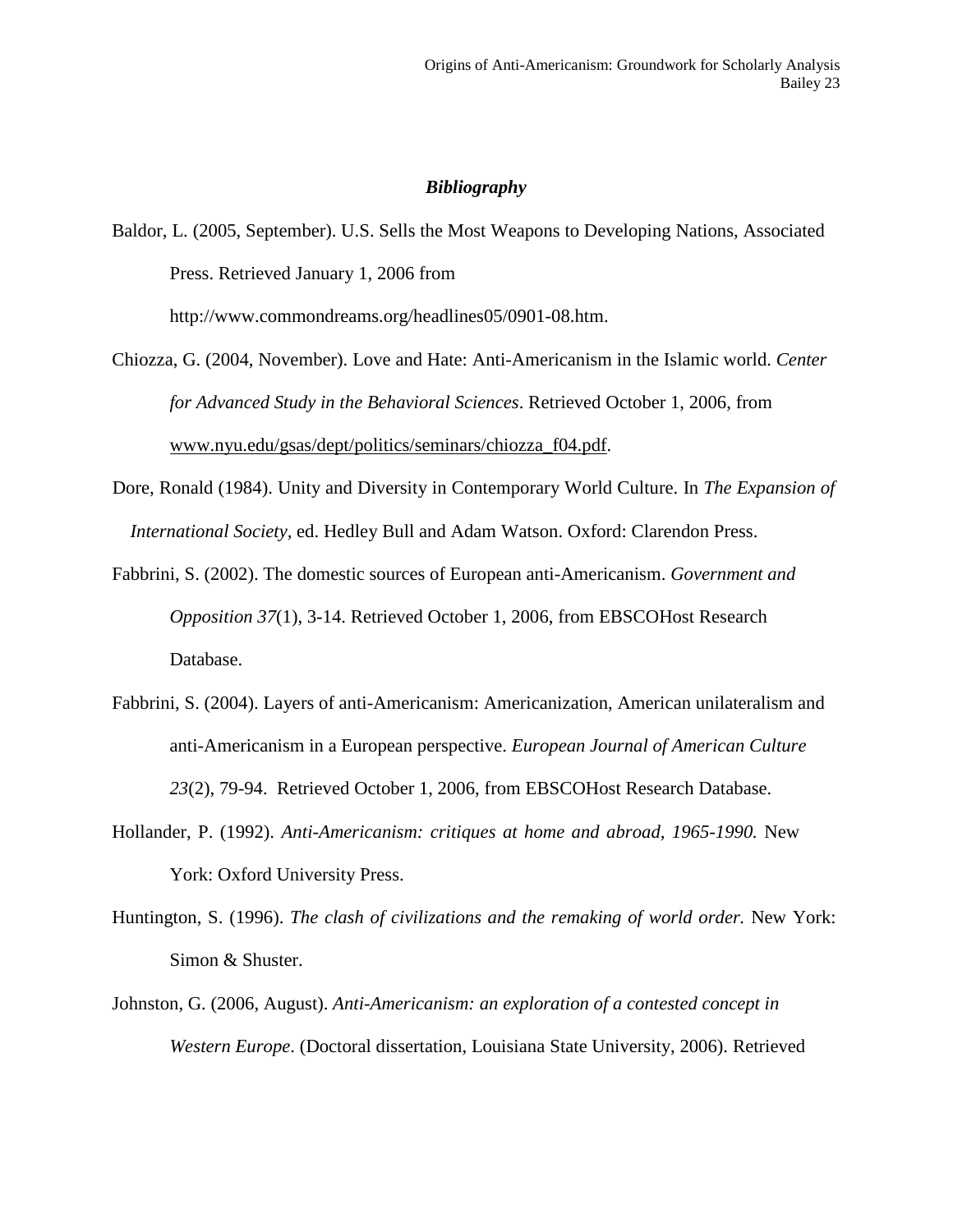October 1, 2006, from etd.lsu.edu/docs/available/etd-05102006-

104506/unrestricted/Johnston\_dis.pdf.

- Kim, S. (2002, Winter). Anti-Americanism in Korea. *The Washington Quarterly 26*(1), 109-122. Retrieved October 1, 2006, from EBSCOHost Research Database.
- Katzenstein, P., & Keohane, R. (2005, April). Types and sources of Anti-Americanism: a framework for analysis*. Center for Advanced Study in the Behavioral Sciences*. Retrieved October 1, 2006, from usccis.org/tools/software/original/public/fileforward.php?Id=3150.

Lobe, J. (2003, September). U.S. Dominates Arms Sales to Third World, *Inter Press Service*. Retrieved January 1, 2006, from http://web.archive.org/web/20040404065217/http://www.oneworld.org/ips2/jul98/23\_13  $\gtrsim$  097.html

- McPherson, A. (2004) Myths of anti-Americanism, the case of Latin America. *The Brown Journal of World Affairs 10*(2), 141-152. Retrieved October 1, 2006, from EBSCOHost Research Database.
- Miller, S. (1982). *"Benevolent assimilation" the American conquest of the Philippines, 1899- 1903.* New Haven: Yale University Press.
- Ryan, D. (2004). Americanisation and anti-Americanism at the periphery Nicaragua and the Sandinistas. *European Journal of American Culture 23*(2), 111-124. Retrieved October 1, 2006, from EBSCOHost Research Database.
- Shlapentokh, V. & Woods, J. (2004, Winter / Spring). The threat of international terrorism and the image of the United States abroad. *The Brown Journal of World Affairs 10*(2), 167- 180. Retrieved October 1, 2006, from EBSCOHost Research Database.